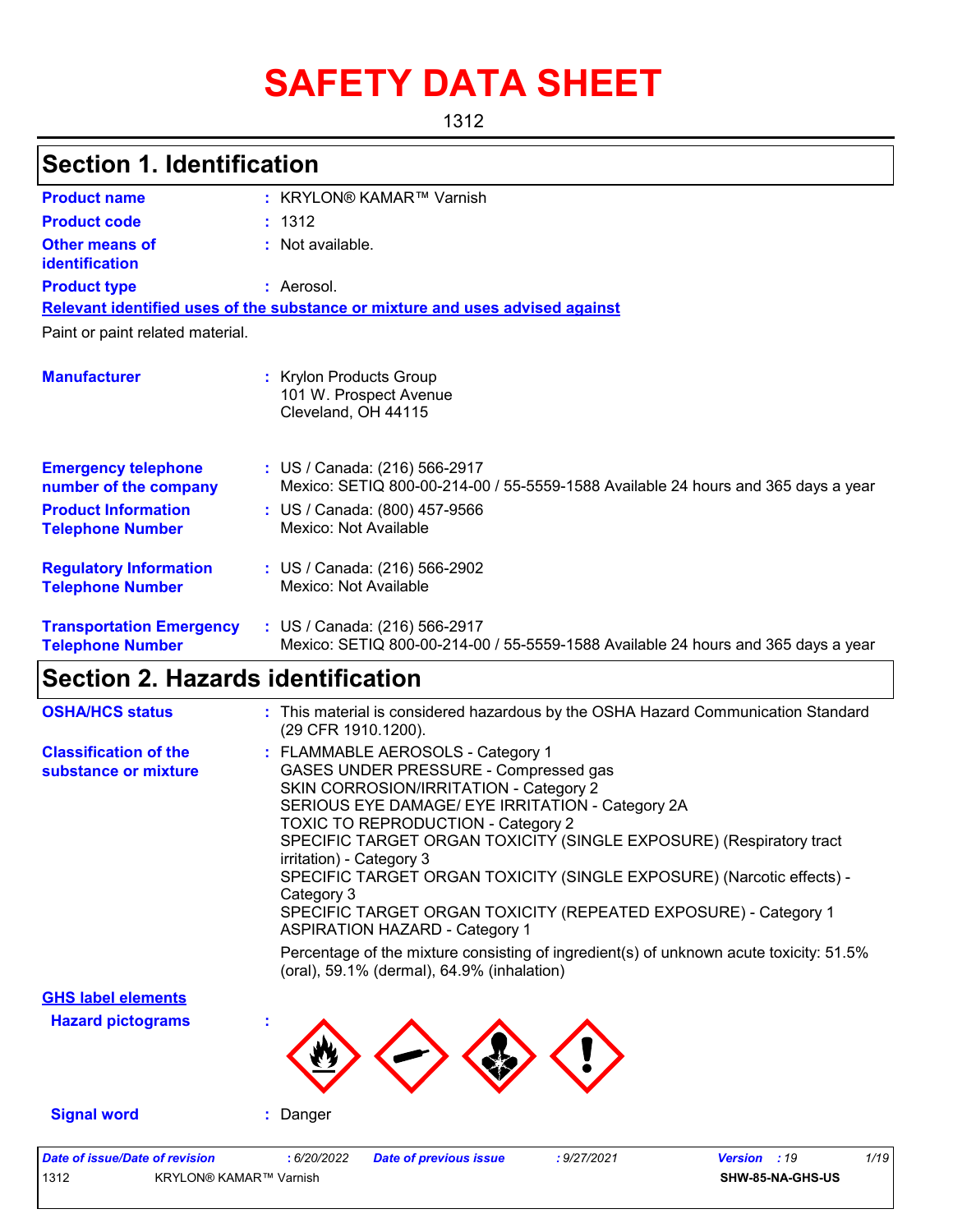### **Section 2. Hazards identification**

| <b>Hazard statements</b>                   | : Extremely flammable aerosol.<br>Contains gas under pressure; may explode if heated.<br>May be fatal if swallowed and enters airways.<br>Causes skin irritation.<br>Causes serious eye irritation.<br>May cause respiratory irritation.<br>May cause drowsiness or dizziness.<br>Suspected of damaging fertility or the unborn child.<br>Causes damage to organs through prolonged or repeated exposure.                                                                                                                                                                                                                                                  |
|--------------------------------------------|------------------------------------------------------------------------------------------------------------------------------------------------------------------------------------------------------------------------------------------------------------------------------------------------------------------------------------------------------------------------------------------------------------------------------------------------------------------------------------------------------------------------------------------------------------------------------------------------------------------------------------------------------------|
| <b>Precautionary statements</b>            |                                                                                                                                                                                                                                                                                                                                                                                                                                                                                                                                                                                                                                                            |
| <b>General</b>                             | : Read label before use. Keep out of reach of children. If medical advice is needed,<br>have product container or label at hand.                                                                                                                                                                                                                                                                                                                                                                                                                                                                                                                           |
| <b>Prevention</b>                          | : Obtain special instructions before use. Do not handle until all safety precautions have<br>been read and understood. Wear protective gloves, protective clothing and eye or face<br>protection. Keep away from heat, hot surfaces, sparks, open flames and other ignition<br>sources. No smoking. Do not spray on an open flame or other ignition source. Use<br>only outdoors or in a well-ventilated area. Do not breathe dust or mist. Do not eat, drink<br>or smoke when using this product. Wash thoroughly after handling. Pressurized<br>container: Do not pierce or burn, even after use.                                                        |
| <b>Response</b>                            | : IF exposed or concerned: Get medical advice or attention. IF INHALED: Remove<br>person to fresh air and keep comfortable for breathing. Call a POISON CENTER or<br>doctor if you feel unwell. IF SWALLOWED: Immediately call a POISON CENTER or<br>doctor. Do NOT induce vomiting. Take off contaminated clothing and wash it before<br>reuse. IF ON SKIN: Wash with plenty of water. If skin irritation occurs: Get medical<br>advice or attention. IF IN EYES: Rinse cautiously with water for several minutes.<br>Remove contact lenses, if present and easy to do. Continue rinsing. If eye irritation<br>persists: Get medical advice or attention. |
| <b>Storage</b>                             | : Store locked up. Protect from sunlight. Do not expose to temperatures exceeding 50<br>°C/122 °F. Store in a well-ventilated place. Keep container tightly closed.                                                                                                                                                                                                                                                                                                                                                                                                                                                                                        |
| <b>Disposal</b>                            | : Dispose of contents and container in accordance with all local, regional, national and<br>international regulations.                                                                                                                                                                                                                                                                                                                                                                                                                                                                                                                                     |
| <b>Supplemental label</b><br>elements      | DELAYED EFFECTS FROM LONG TERM OVEREXPOSURE. Contains solvents which<br>can cause permanent brain and nervous system damage. Intentional misuse by<br>deliberately concentrating and inhaling the contents can be harmful or fatal. WARNING:<br>This product contains chemicals known to the State of California to cause cancer and<br>birth defects or other reproductive harm.                                                                                                                                                                                                                                                                          |
|                                            | Please refer to the SDS for additional information. Keep out of reach of children. Keep<br>upright in a cool, dry place. Do not discard empty can in trash compactor.                                                                                                                                                                                                                                                                                                                                                                                                                                                                                      |
| <b>Hazards not otherwise</b><br>classified | : None known.                                                                                                                                                                                                                                                                                                                                                                                                                                                                                                                                                                                                                                              |

### **Section 3. Composition/information on ingredients**

| Substance/mixture                       | : Mixture        |
|-----------------------------------------|------------------|
| Other means of<br><b>identification</b> | : Not available. |

**CAS number/other identifiers**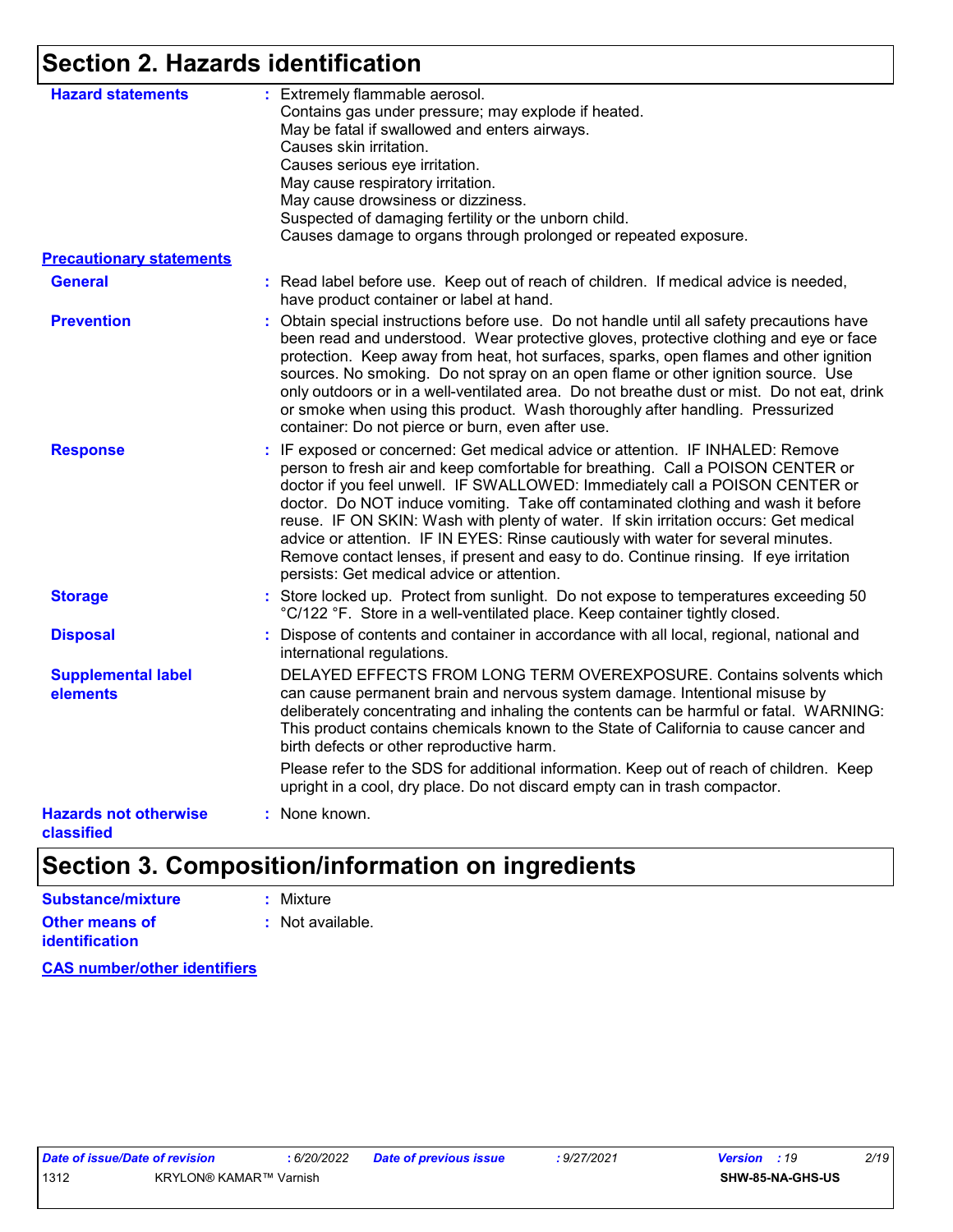### **Section 3. Composition/information on ingredients**

| <b>Ingredient name</b>              | % by weight | <b>CAS number</b> |
|-------------------------------------|-------------|-------------------|
| Lt. Aliphatic Hydrocarbon Solvent   | l≥25 - ≤50  | 64742-89-8        |
| Propane                             | l≥10 - ≤25  | 74-98-6           |
| <b>Butane</b>                       | l≥10 - ≤25  | 106-97-8          |
| <b>Stoddard Solvent</b>             | ≤10         | 8052-41-3         |
| Acetone                             | ≤10         | 67-64-1           |
| Light Aliphatic Hydrocarbon Solvent | ≤10         | 64742-49-0        |
| Light Aliphatic Hydrocarbon Solvent | ≤10         | 68410-97-9        |
| Heptane                             | $\leq$ 3    | 142-82-5          |
| Heavy Aromatic Naphtha              | $<$ 1       | 64742-94-5        |
| Xylene, mixed isomers               | l≤0.3       | 1330-20-7         |
| Nonane                              | l≤0.3       | 111-84-2          |
| 1,2,4-Trimethylbenzene              | ≤0.3        | 95-63-6           |

Any concentration shown as a range is to protect confidentiality or is due to batch variation.

**There are no additional ingredients present which, within the current knowledge of the supplier and in the concentrations applicable, are classified and hence require reporting in this section.**

**Occupational exposure limits, if available, are listed in Section 8.**

### **Section 4. First aid measures**

| <b>Description of necessary first aid measures</b> |                                                                                                                                                                                                                                                                                                                                                                                                                                                                                                                                                                                                                                                                                                                                                         |
|----------------------------------------------------|---------------------------------------------------------------------------------------------------------------------------------------------------------------------------------------------------------------------------------------------------------------------------------------------------------------------------------------------------------------------------------------------------------------------------------------------------------------------------------------------------------------------------------------------------------------------------------------------------------------------------------------------------------------------------------------------------------------------------------------------------------|
| <b>Eye contact</b>                                 | : Immediately flush eyes with plenty of water, occasionally lifting the upper and lower<br>eyelids. Check for and remove any contact lenses. Continue to rinse for at least 10<br>minutes. Get medical attention.                                                                                                                                                                                                                                                                                                                                                                                                                                                                                                                                       |
| <b>Inhalation</b>                                  | : Remove victim to fresh air and keep at rest in a position comfortable for breathing. If it<br>is suspected that fumes are still present, the rescuer should wear an appropriate mask<br>or self-contained breathing apparatus. If not breathing, if breathing is irregular or if<br>respiratory arrest occurs, provide artificial respiration or oxygen by trained personnel. It<br>may be dangerous to the person providing aid to give mouth-to-mouth resuscitation.<br>Get medical attention. If necessary, call a poison center or physician. If unconscious,<br>place in recovery position and get medical attention immediately. Maintain an open<br>airway. Loosen tight clothing such as a collar, tie, belt or waistband.                    |
| <b>Skin contact</b>                                | : Flush contaminated skin with plenty of water. Remove contaminated clothing and<br>shoes. Continue to rinse for at least 10 minutes. Get medical attention. Wash clothing<br>before reuse. Clean shoes thoroughly before reuse.                                                                                                                                                                                                                                                                                                                                                                                                                                                                                                                        |
| <b>Ingestion</b>                                   | : Get medical attention immediately. Call a poison center or physician. Wash out mouth<br>with water. Remove dentures if any. If material has been swallowed and the exposed<br>person is conscious, give small quantities of water to drink. Stop if the exposed person<br>feels sick as vomiting may be dangerous. Aspiration hazard if swallowed. Can enter<br>lungs and cause damage. Do not induce vomiting. If vomiting occurs, the head should<br>be kept low so that vomit does not enter the lungs. Never give anything by mouth to an<br>unconscious person. If unconscious, place in recovery position and get medical<br>attention immediately. Maintain an open airway. Loosen tight clothing such as a collar,<br>tie, belt or waistband. |

**Most important symptoms/effects, acute and delayed**

| <b>Potential acute health effects</b> |                                                                                                                              |  |
|---------------------------------------|------------------------------------------------------------------------------------------------------------------------------|--|
| <b>Eye contact</b>                    | : Causes serious eye irritation.                                                                                             |  |
| <b>Inhalation</b>                     | : Can cause central nervous system (CNS) depression. May cause drowsiness or<br>dizziness. May cause respiratory irritation. |  |
| <b>Skin contact</b>                   | : Causes skin irritation.                                                                                                    |  |
| <b>Ingestion</b>                      | : Can cause central nervous system (CNS) depression. May be fatal if swallowed and<br>enters airways.                        |  |

| Date of issue/Date of revision |                               | 6/20/2022 | <b>Date of previous issue</b> | : 9/27/2021 | <b>Version</b> : 19 |                  | 3/19 |
|--------------------------------|-------------------------------|-----------|-------------------------------|-------------|---------------------|------------------|------|
| 1312                           | <b>KRYLON® KAMAR™ Varnish</b> |           |                               |             |                     | SHW-85-NA-GHS-US |      |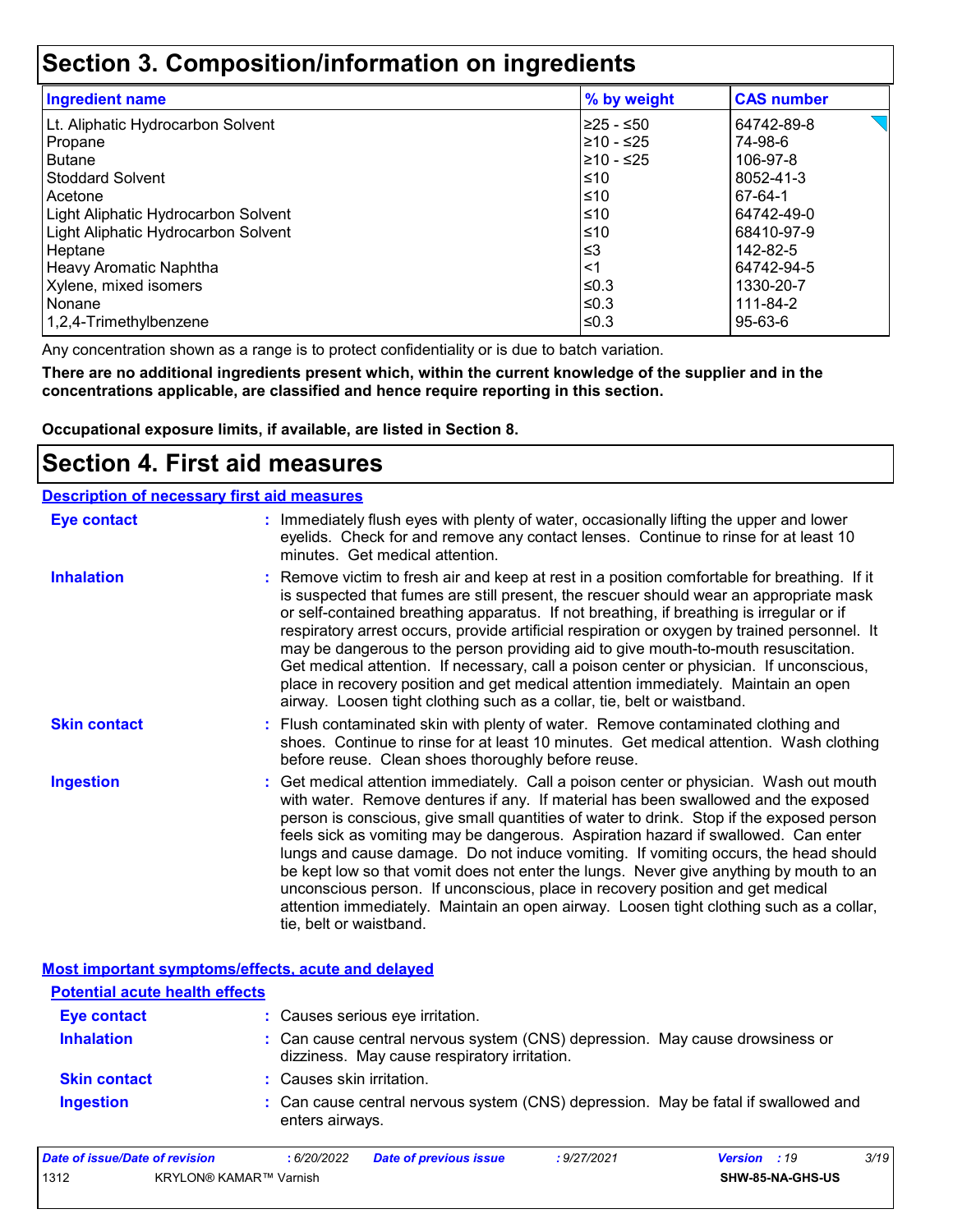### **Section 4. First aid measures**

#### **Over-exposure signs/symptoms Skin contact Ingestion Inhalation binds of the symptoms may include the following:** respiratory tract irritation coughing nausea or vomiting headache drowsiness/fatigue dizziness/vertigo unconsciousness reduced fetal weight increase in fetal deaths skeletal malformations Adverse symptoms may include the following: **:** nausea or vomiting reduced fetal weight increase in fetal deaths skeletal malformations Adverse symptoms may include the following: **:** irritation redness reduced fetal weight increase in fetal deaths skeletal malformations **Eye contact :** Adverse symptoms may include the following: pain or irritation watering redness

|                                   | Indication of immediate medical attention and special treatment needed, if necessary                                                                                                                                                                                                                                    |
|-----------------------------------|-------------------------------------------------------------------------------------------------------------------------------------------------------------------------------------------------------------------------------------------------------------------------------------------------------------------------|
| <b>Notes to physician</b>         | : Treat symptomatically. Contact poison treatment specialist immediately if large<br>quantities have been ingested or inhaled.                                                                                                                                                                                          |
| <b>Specific treatments</b>        | : No specific treatment.                                                                                                                                                                                                                                                                                                |
| <b>Protection of first-aiders</b> | : No action shall be taken involving any personal risk or without suitable training. If it is<br>suspected that fumes are still present, the rescuer should wear an appropriate mask or<br>self-contained breathing apparatus. It may be dangerous to the person providing aid to<br>give mouth-to-mouth resuscitation. |

#### **See toxicological information (Section 11)**

### **Section 5. Fire-fighting measures**

| <b>Extinguishing media</b>                           |                                                                                                                                                                                                                                                                                                                                                                                                                                                                                                                                                                                               |
|------------------------------------------------------|-----------------------------------------------------------------------------------------------------------------------------------------------------------------------------------------------------------------------------------------------------------------------------------------------------------------------------------------------------------------------------------------------------------------------------------------------------------------------------------------------------------------------------------------------------------------------------------------------|
| <b>Suitable extinguishing</b><br>media               | : Use an extinguishing agent suitable for the surrounding fire.                                                                                                                                                                                                                                                                                                                                                                                                                                                                                                                               |
| <b>Unsuitable extinguishing</b><br>media             | : None known.                                                                                                                                                                                                                                                                                                                                                                                                                                                                                                                                                                                 |
| <b>Specific hazards arising</b><br>from the chemical | : Extremely flammable aerosol. Runoff to sewer may create fire or explosion hazard. In<br>a fire or if heated, a pressure increase will occur and the container may burst, with the<br>risk of a subsequent explosion. Gas may accumulate in low or confined areas or travel<br>a considerable distance to a source of ignition and flash back, causing fire or explosion.<br>Bursting aerosol containers may be propelled from a fire at high speed. Fire water<br>contaminated with this material must be contained and prevented from being discharged<br>to any waterway, sewer or drain. |

| Date of issue/Date of revision |                        | 6/20/2022 | Date of previous issue | : 9/27/2021 | <b>Version</b> : 19 |                  | 4/19 |
|--------------------------------|------------------------|-----------|------------------------|-------------|---------------------|------------------|------|
| 1312                           | KRYLON® KAMAR™ Varnish |           |                        |             |                     | SHW-85-NA-GHS-US |      |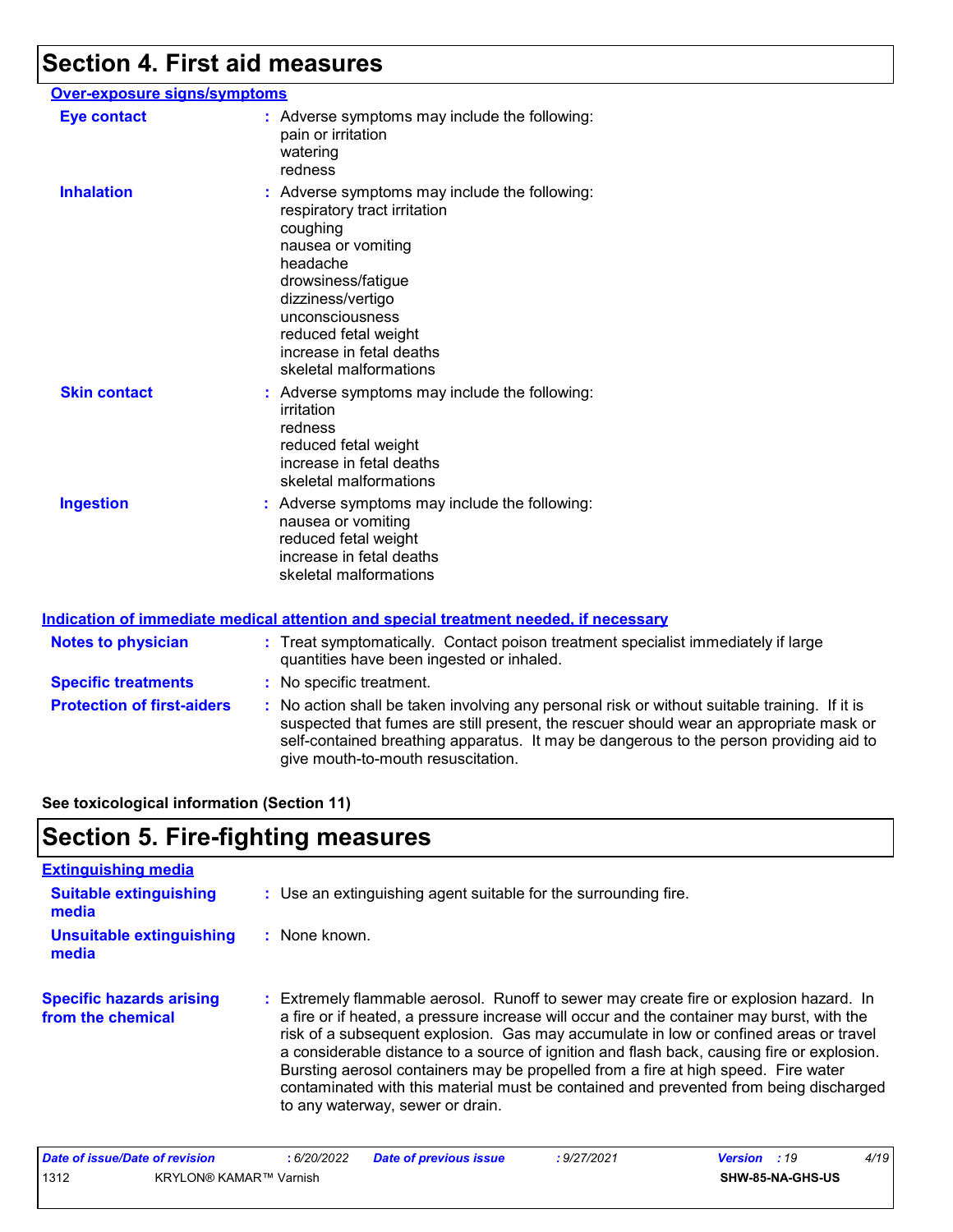### **Section 5. Fire-fighting measures**

| <b>Hazardous thermal</b><br>decomposition products       | Decomposition products may include the following materials:<br>carbon dioxide<br>carbon monoxide                                                                                                                                                                                                                              |
|----------------------------------------------------------|-------------------------------------------------------------------------------------------------------------------------------------------------------------------------------------------------------------------------------------------------------------------------------------------------------------------------------|
| <b>Special protective actions</b><br>for fire-fighters   | : Promptly isolate the scene by removing all persons from the vicinity of the incident if<br>there is a fire. No action shall be taken involving any personal risk or without suitable<br>training. Move containers from fire area if this can be done without risk. Use water<br>spray to keep fire-exposed containers cool. |
| <b>Special protective</b><br>equipment for fire-fighters | : Fire-fighters should wear appropriate protective equipment and self-contained breathing<br>apparatus (SCBA) with a full face-piece operated in positive pressure mode.                                                                                                                                                      |

### **Section 6. Accidental release measures**

|                                                              |    | <b>Personal precautions, protective equipment and emergency procedures</b>                                                                                                                                                                                                                                                                                                                                                                                                                                                                                                                                                                                                                                                                                                       |
|--------------------------------------------------------------|----|----------------------------------------------------------------------------------------------------------------------------------------------------------------------------------------------------------------------------------------------------------------------------------------------------------------------------------------------------------------------------------------------------------------------------------------------------------------------------------------------------------------------------------------------------------------------------------------------------------------------------------------------------------------------------------------------------------------------------------------------------------------------------------|
| For non-emergency<br>personnel                               |    | : No action shall be taken involving any personal risk or without suitable training.<br>Evacuate surrounding areas. Keep unnecessary and unprotected personnel from<br>entering. In the case of aerosols being ruptured, care should be taken due to the rapid<br>escape of the pressurized contents and propellant. If a large number of containers are<br>ruptured, treat as a bulk material spillage according to the instructions in the clean-up<br>section. Do not touch or walk through spilled material. Shut off all ignition sources. No<br>flares, smoking or flames in hazard area. Avoid breathing vapor or mist. Provide<br>adequate ventilation. Wear appropriate respirator when ventilation is inadequate. Put<br>on appropriate personal protective equipment. |
| For emergency responders                                     | ÷. | If specialized clothing is required to deal with the spillage, take note of any information in<br>Section 8 on suitable and unsuitable materials. See also the information in "For non-<br>emergency personnel".                                                                                                                                                                                                                                                                                                                                                                                                                                                                                                                                                                 |
| <b>Environmental precautions</b>                             |    | : Avoid dispersal of spilled material and runoff and contact with soil, waterways, drains<br>and sewers. Inform the relevant authorities if the product has caused environmental<br>pollution (sewers, waterways, soil or air). Water polluting material. May be harmful to<br>the environment if released in large quantities.                                                                                                                                                                                                                                                                                                                                                                                                                                                  |
| <b>Methods and materials for containment and cleaning up</b> |    |                                                                                                                                                                                                                                                                                                                                                                                                                                                                                                                                                                                                                                                                                                                                                                                  |
| <b>Small spill</b>                                           |    | : Stop leak if without risk. Move containers from spill area. Use spark-proof tools and<br>explosion-proof equipment. Dilute with water and mop up if water-soluble. Alternatively,<br>or if water-insoluble, absorb with an inert dry material and place in an appropriate waste<br>disposal container. Dispose of via a licensed waste disposal contractor.                                                                                                                                                                                                                                                                                                                                                                                                                    |
| <b>Large spill</b>                                           |    | Stop leak if without risk. Move containers from spill area. Use spark-proof tools and<br>explosion-proof equipment. Approach release from upwind. Prevent entry into sewers,<br>water courses, basements or confined areas. Wash spillages into an effluent treatment<br>plant or proceed as follows. Contain and collect spillage with non-combustible,<br>absorbent material e.g. sand, earth, vermiculite or diatomaceous earth and place in<br>container for disposal according to local regulations (see Section 13). Dispose of via a<br>licensed waste disposal contractor. Contaminated absorbent material may pose the<br>same hazard as the spilled product. Note: see Section 1 for emergency contact<br>information and Section 13 for waste disposal.               |

### **Section 7. Handling and storage**

**Precautions for safe handling**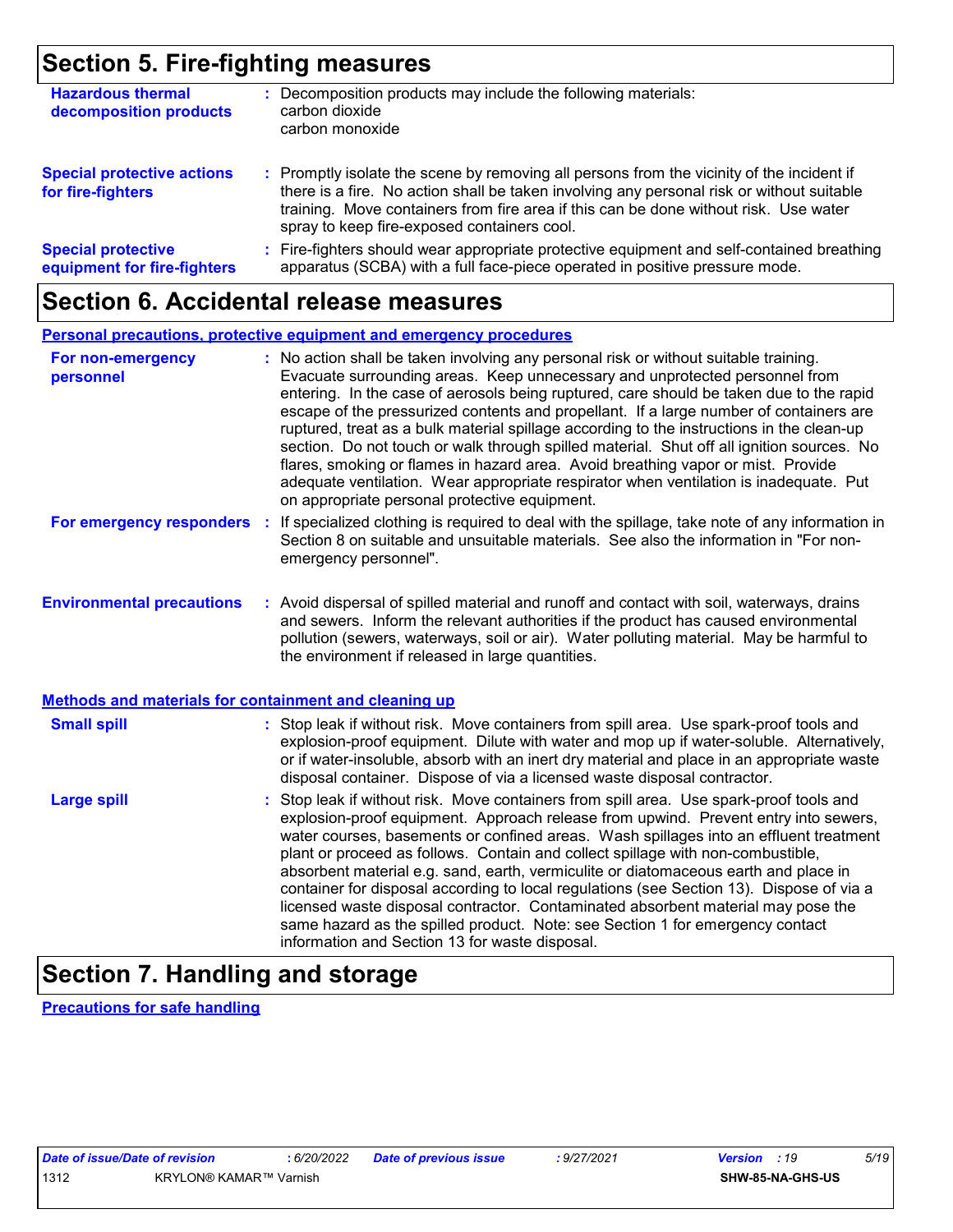# **Section 7. Handling and storage**

| <b>Protective measures</b>                                                       | : Put on appropriate personal protective equipment (see Section 8). Pressurized<br>container: protect from sunlight and do not expose to temperatures exceeding 50°C. Do<br>not pierce or burn, even after use. Avoid exposure - obtain special instructions before<br>use. Avoid exposure during pregnancy. Do not handle until all safety precautions have<br>been read and understood. Do not get in eyes or on skin or clothing. Do not breathe<br>vapor or mist. Do not swallow. Avoid breathing gas. Avoid release to the environment.<br>Use only with adequate ventilation. Wear appropriate respirator when ventilation is<br>inadequate. Store and use away from heat, sparks, open flame or any other ignition<br>source. Use explosion-proof electrical (ventilating, lighting and material handling)<br>equipment. Use only non-sparking tools. Empty containers retain product residue and<br>can be hazardous. |
|----------------------------------------------------------------------------------|-------------------------------------------------------------------------------------------------------------------------------------------------------------------------------------------------------------------------------------------------------------------------------------------------------------------------------------------------------------------------------------------------------------------------------------------------------------------------------------------------------------------------------------------------------------------------------------------------------------------------------------------------------------------------------------------------------------------------------------------------------------------------------------------------------------------------------------------------------------------------------------------------------------------------------|
| <b>Advice on general</b><br>occupational hygiene                                 | : Eating, drinking and smoking should be prohibited in areas where this material is<br>handled, stored and processed. Workers should wash hands and face before eating,<br>drinking and smoking. Remove contaminated clothing and protective equipment before<br>entering eating areas. See also Section 8 for additional information on hygiene<br>measures.                                                                                                                                                                                                                                                                                                                                                                                                                                                                                                                                                                 |
| <b>Conditions for safe storage,</b><br>including any<br><i>incompatibilities</i> | : Store in accordance with local regulations. Store away from direct sunlight in a dry, cool<br>and well-ventilated area, away from incompatible materials (see Section 10) and food<br>and drink. Protect from sunlight. Store locked up. Eliminate all ignition sources. Use<br>appropriate containment to avoid environmental contamination. See Section 10 for<br>incompatible materials before handling or use.                                                                                                                                                                                                                                                                                                                                                                                                                                                                                                          |

# **Section 8. Exposure controls/personal protection**

#### **Control parameters**

#### **Occupational exposure limits (OSHA United States)**

| <b>Ingredient name</b>                                                                 | CAS#                          | <b>Exposure limits</b>                                                                                                                                                                                                                                                                                                                |
|----------------------------------------------------------------------------------------|-------------------------------|---------------------------------------------------------------------------------------------------------------------------------------------------------------------------------------------------------------------------------------------------------------------------------------------------------------------------------------|
| Lt. Aliphatic Hydrocarbon Solvent<br>Propane                                           | 64742-89-8<br>74-98-6         | None.<br>NIOSH REL (United States, 10/2020).<br>TWA: 1000 ppm 10 hours.<br>TWA: 1800 mg/m <sup>3</sup> 10 hours.<br>OSHA PEL (United States, 5/2018).<br>TWA: 1000 ppm 8 hours.<br>TWA: 1800 mg/m <sup>3</sup> 8 hours.<br>ACGIH TLV (United States, 1/2021). Oxygen<br>Depletion [Asphyxiant]. Explosive potential.                  |
| <b>Butane</b>                                                                          | 106-97-8                      | NIOSH REL (United States, 10/2020).<br>TWA: 800 ppm 10 hours.<br>TWA: 1900 mg/m <sup>3</sup> 10 hours.<br>ACGIH TLV (United States, 1/2021).<br><b>Explosive potential.</b><br>STEL: 1000 ppm 15 minutes.                                                                                                                             |
| <b>Stoddard Solvent</b>                                                                | 8052-41-3                     | ACGIH TLV (United States, 1/2021).<br>TWA: 100 ppm 8 hours.<br>TWA: $525$ mg/m <sup>3</sup> 8 hours.<br>NIOSH REL (United States, 10/2020).<br>TWA: 350 mg/m <sup>3</sup> 10 hours.<br>CEIL: 1800 mg/m <sup>3</sup> 15 minutes.<br>OSHA PEL (United States, 5/2018).<br>TWA: 500 ppm 8 hours.<br>TWA: 2900 mg/m <sup>3</sup> 8 hours. |
| Acetone                                                                                | 67-64-1                       | ACGIH TLV (United States, 1/2021).<br>TWA: 250 ppm 8 hours.<br>STEL: 500 ppm 15 minutes.<br>NIOSH REL (United States, 10/2020).                                                                                                                                                                                                       |
| Date of issue/Date of revision<br>: 6/20/2022<br>1312<br><b>KRYLON® KAMAR™ Varnish</b> | <b>Date of previous issue</b> | : 9/27/2021<br>6/19<br>Version : 19<br><b>SHW-85-NA-GHS-US</b>                                                                                                                                                                                                                                                                        |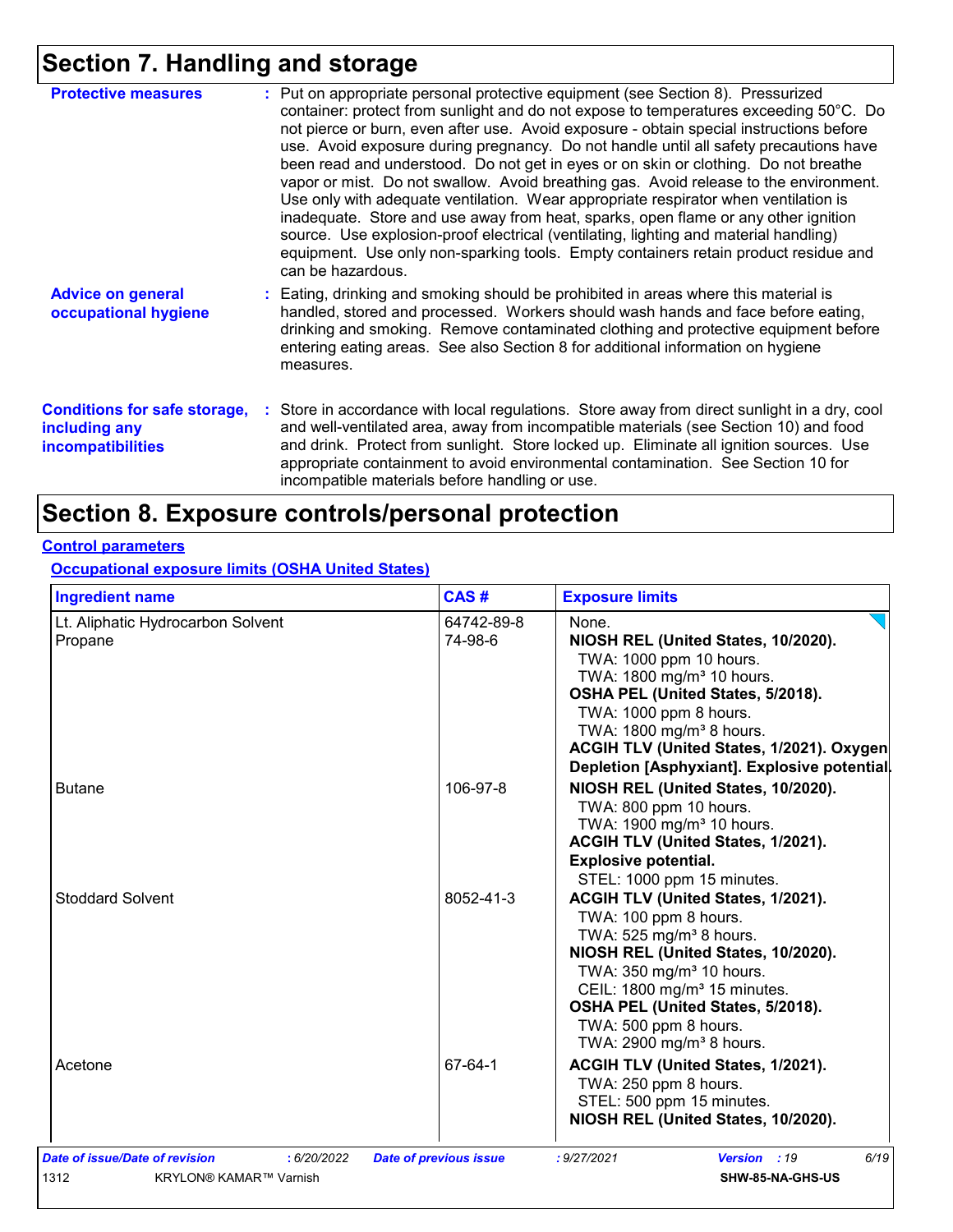|                                                 |                         | TWA: 250 ppm 10 hours.<br>TWA: 590 mg/m <sup>3</sup> 10 hours.<br>OSHA PEL (United States, 5/2018).<br>TWA: 1000 ppm 8 hours.<br>TWA: 2400 mg/m <sup>3</sup> 8 hours.                                                                                                                                                                                                                                                                                                               |
|-------------------------------------------------|-------------------------|-------------------------------------------------------------------------------------------------------------------------------------------------------------------------------------------------------------------------------------------------------------------------------------------------------------------------------------------------------------------------------------------------------------------------------------------------------------------------------------|
| Light Aliphatic Hydrocarbon Solvent             | 64742-49-0              | None.                                                                                                                                                                                                                                                                                                                                                                                                                                                                               |
| Light Aliphatic Hydrocarbon Solvent<br>Heptane  | 68410-97-9<br>142-82-5  | None.<br><b>ACGIH TLV (United States, 1/2021).</b><br>TWA: 400 ppm 8 hours.<br>TWA: 1640 mg/m <sup>3</sup> 8 hours.<br>STEL: 500 ppm 15 minutes.<br>STEL: 2050 mg/m <sup>3</sup> 15 minutes.<br>NIOSH REL (United States, 10/2020).<br>TWA: 85 ppm 10 hours.<br>TWA: 350 mg/m <sup>3</sup> 10 hours.<br>CEIL: 440 ppm 15 minutes.<br>CEIL: 1800 mg/m <sup>3</sup> 15 minutes.<br>OSHA PEL (United States, 5/2018).<br>TWA: 500 ppm 8 hours.<br>TWA: 2000 mg/m <sup>3</sup> 8 hours. |
| Heavy Aromatic Naphtha<br>Xylene, mixed isomers | 64742-94-5<br>1330-20-7 | None.<br>ACGIH TLV (United States, 1/2021).<br>TWA: 100 ppm 8 hours.<br>TWA: $434$ mg/m <sup>3</sup> 8 hours.<br>STEL: 150 ppm 15 minutes.<br>STEL: 651 mg/m <sup>3</sup> 15 minutes.<br>OSHA PEL (United States, 5/2018).<br>TWA: 100 ppm 8 hours.<br>TWA: 435 mg/m <sup>3</sup> 8 hours.                                                                                                                                                                                          |
| Nonane                                          | 111-84-2                | ACGIH TLV (United States, 1/2021).<br>TWA: 200 ppm 8 hours.<br>TWA: 1050 mg/m <sup>3</sup> 8 hours.<br>NIOSH REL (United States, 10/2020).<br>TWA: 200 ppm 10 hours.<br>TWA: 1050 mg/m <sup>3</sup> 10 hours.                                                                                                                                                                                                                                                                       |
| 1,2,4-Trimethylbenzene                          | 95-63-6                 | ACGIH TLV (United States, 1/2021).<br>TWA: 25 ppm 8 hours.<br>TWA: 123 mg/m <sup>3</sup> 8 hours.<br>NIOSH REL (United States, 10/2020).<br>TWA: 25 ppm 10 hours.<br>TWA: 125 mg/m <sup>3</sup> 10 hours.                                                                                                                                                                                                                                                                           |

#### **Occupational exposure limits (Canada)**

| <b>Ingredient name</b>         |            | CAS#                          | <b>Exposure limits</b>                                                                                                                                                                                                                                                                                                                                                                                                                |  |  |
|--------------------------------|------------|-------------------------------|---------------------------------------------------------------------------------------------------------------------------------------------------------------------------------------------------------------------------------------------------------------------------------------------------------------------------------------------------------------------------------------------------------------------------------------|--|--|
| Normal propane                 |            | 74-98-6                       | CA Alberta Provincial (Canada, 6/2018).<br>8 hrs OEL: 1000 ppm 8 hours.<br>CA Quebec Provincial (Canada, 6/2021).<br>TWAEV: 1000 ppm 8 hours.<br>TWAEV: 1800 mg/m <sup>3</sup> 8 hours.<br><b>CA Saskatchewan Provincial (Canada,</b><br>7/2013).<br>STEL: 1250 ppm 15 minutes.<br>TWA: 1000 ppm 8 hours.<br><b>CA British Columbia Provincial (Canada,</b><br>6/2021). Oxygen Depletion [Asphyxiant].<br><b>Explosive potential.</b> |  |  |
| Date of issue/Date of revision | :6/20/2022 | <b>Date of previous issue</b> | 7/19<br>: 9/27/2021<br><b>Version</b> : 19                                                                                                                                                                                                                                                                                                                                                                                            |  |  |
| 1312<br>KRYLON® KAMAR™ Varnish |            |                               | <b>SHW-85-NA-GHS-US</b>                                                                                                                                                                                                                                                                                                                                                                                                               |  |  |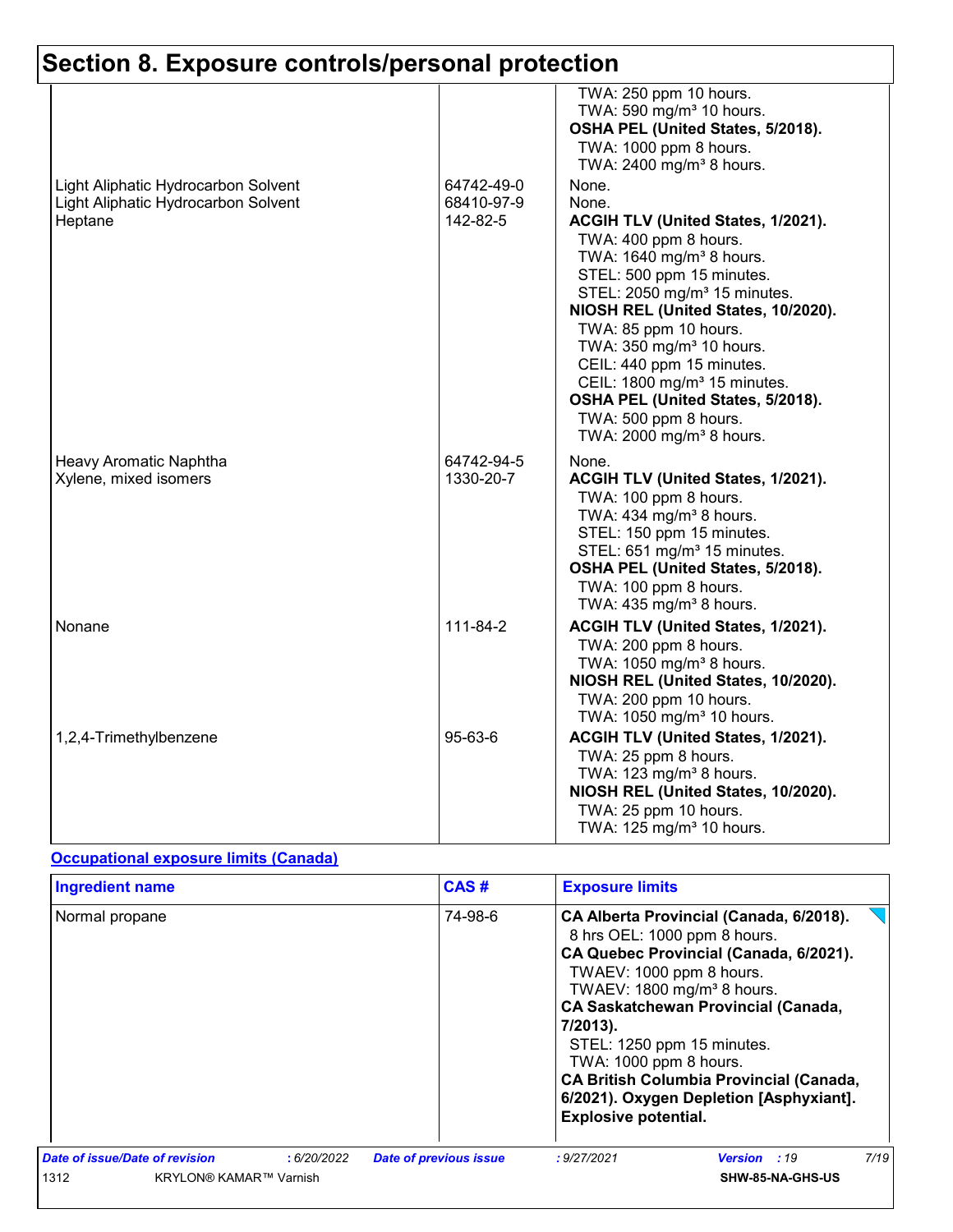| <b>Butane</b>    | 106-97-8  | CA Ontario Provincial (Canada, 6/2019).<br><b>Oxygen Depletion [Asphyxiant]. Explosive</b><br>potential.<br>CA Alberta Provincial (Canada, 6/2018).<br>8 hrs OEL: 1000 ppm 8 hours.<br>CA Quebec Provincial (Canada, 6/2021).<br>TWAEV: 800 ppm 8 hours.<br>TWAEV: 1900 mg/m <sup>3</sup> 8 hours.<br><b>CA Saskatchewan Provincial (Canada,</b><br>7/2013).<br>STEL: 1250 ppm 15 minutes.                                                                                                                                                                                                                                                                                                                                                |
|------------------|-----------|-------------------------------------------------------------------------------------------------------------------------------------------------------------------------------------------------------------------------------------------------------------------------------------------------------------------------------------------------------------------------------------------------------------------------------------------------------------------------------------------------------------------------------------------------------------------------------------------------------------------------------------------------------------------------------------------------------------------------------------------|
|                  |           | TWA: 1000 ppm 8 hours.<br><b>CA British Columbia Provincial (Canada,</b><br>6/2021). Explosive potential.<br>STEL: 1000 ppm 15 minutes.<br>CA Ontario Provincial (Canada, 6/2019).<br><b>Explosive potential.</b><br>STEL: 1000 ppm 15 minutes.                                                                                                                                                                                                                                                                                                                                                                                                                                                                                           |
| Stoddard solvent | 8052-41-3 | CA Alberta Provincial (Canada, 6/2018).<br>8 hrs OEL: 572 mg/m <sup>3</sup> 8 hours.<br>8 hrs OEL: 100 ppm 8 hours.<br><b>CA British Columbia Provincial (Canada,</b><br>$6/2021$ ).<br>TWA: 290 mg/m <sup>3</sup> 8 hours.<br>STEL: 580 mg/m <sup>3</sup> 15 minutes.<br>CA Ontario Provincial (Canada, 6/2019).<br>TWA: 100 ppm 8 hours.<br>CA Quebec Provincial (Canada, 6/2021).<br>TWAEV: 100 ppm 8 hours.<br>TWAEV: 525 mg/m <sup>3</sup> 8 hours.<br><b>CA Saskatchewan Provincial (Canada,</b><br>7/2013).<br>STEL: 125 ppm 15 minutes.<br>TWA: 100 ppm 8 hours.                                                                                                                                                                  |
| acetone          | 67-64-1   | CA Alberta Provincial (Canada, 6/2018).<br>8 hrs OEL: 1200 mg/m <sup>3</sup> 8 hours.<br>15 min OEL: 1800 mg/m <sup>3</sup> 15 minutes.<br>8 hrs OEL: 500 ppm 8 hours.<br>15 min OEL: 750 ppm 15 minutes.<br><b>CA British Columbia Provincial (Canada,</b><br>6/2021).<br>TWA: 250 ppm 8 hours.<br>STEL: 500 ppm 15 minutes.<br>CA Ontario Provincial (Canada, 6/2019).<br>TWA: 250 ppm 8 hours.<br>STEL: 500 ppm 15 minutes.<br>CA Quebec Provincial (Canada, 6/2021).<br>TWAEV: 500 ppm 8 hours.<br>TWAEV: $1190$ mg/m <sup>3</sup> 8 hours.<br>STEV: 1000 ppm 15 minutes.<br>STEV: 2380 mg/m <sup>3</sup> 15 minutes.<br><b>CA Saskatchewan Provincial (Canada,</b><br>7/2013).<br>STEL: 750 ppm 15 minutes.<br>TWA: 500 ppm 8 hours. |
| Normal heptane   | 142-82-5  | CA Alberta Provincial (Canada, 6/2018).                                                                                                                                                                                                                                                                                                                                                                                                                                                                                                                                                                                                                                                                                                   |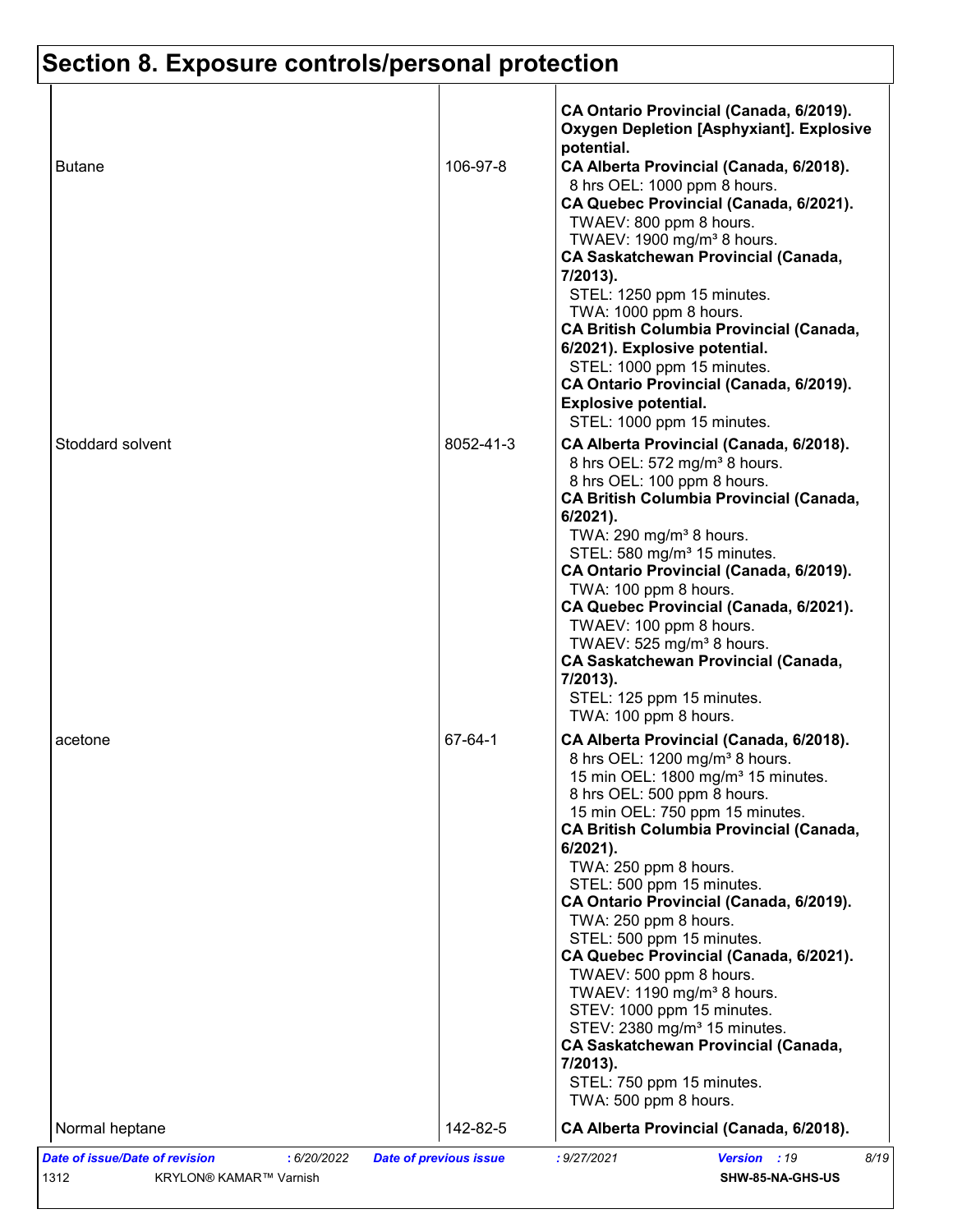|        |           | 15 min OEL: 2050 mg/m <sup>3</sup> 15 minutes.<br>8 hrs OEL: 1640 mg/m <sup>3</sup> 8 hours.<br>8 hrs OEL: 400 ppm 8 hours.<br>15 min OEL: 500 ppm 15 minutes.<br><b>CA British Columbia Provincial (Canada,</b><br>6/2021).<br>TWA: 400 ppm 8 hours.<br>STEL: 500 ppm 15 minutes.<br>CA Ontario Provincial (Canada, 6/2019).<br>TWA: 400 ppm 8 hours.<br>STEL: 500 ppm 15 minutes.<br>CA Quebec Provincial (Canada, 6/2021).<br>TWAEV: 400 ppm 8 hours.<br>STEV: 500 ppm 15 minutes.<br><b>CA Saskatchewan Provincial (Canada,</b><br>7/2013).<br>STEL: 500 ppm 15 minutes.                                                                                                                                                                                |
|--------|-----------|-------------------------------------------------------------------------------------------------------------------------------------------------------------------------------------------------------------------------------------------------------------------------------------------------------------------------------------------------------------------------------------------------------------------------------------------------------------------------------------------------------------------------------------------------------------------------------------------------------------------------------------------------------------------------------------------------------------------------------------------------------------|
| Xylene | 1330-20-7 | TWA: 400 ppm 8 hours.<br>CA Alberta Provincial (Canada, 6/2018).<br>8 hrs OEL: 100 ppm 8 hours.<br>15 min OEL: 651 mg/m <sup>3</sup> 15 minutes.<br>15 min OEL: 150 ppm 15 minutes.<br>8 hrs OEL: 434 mg/m <sup>3</sup> 8 hours.<br><b>CA British Columbia Provincial (Canada,</b><br>6/2021).<br>TWA: 100 ppm 8 hours.<br>STEL: 150 ppm 15 minutes.<br>CA Quebec Provincial (Canada, 6/2021).<br>TWAEV: 100 ppm 8 hours.<br>TWAEV: 434 mg/m <sup>3</sup> 8 hours.<br>STEV: 150 ppm 15 minutes.<br>STEV: 651 mg/m <sup>3</sup> 15 minutes.<br>CA Ontario Provincial (Canada, 6/2019).<br>STEL: 150 ppm 15 minutes.<br>TWA: 100 ppm 8 hours.<br><b>CA Saskatchewan Provincial (Canada,</b><br>7/2013).<br>STEL: 150 ppm 15 minutes.<br>TWA: 100 ppm 8 hours. |

#### **Occupational exposure limits (Mexico)**

|                         | CAS#      | <b>Exposure limits</b>                                                                    |
|-------------------------|-----------|-------------------------------------------------------------------------------------------|
| Propane                 | 74-98-6   | NOM-010-STPS-2014 (Mexico, 4/2016).<br>TWA: 1000 ppm 8 hours.                             |
| <b>Butane</b>           | 106-97-8  | NOM-010-STPS-2014 (Mexico, 4/2016).<br>TWA: 1000 ppm 8 hours.                             |
| <b>Stoddard Solvent</b> | 8052-41-3 | NOM-010-STPS-2014 (Mexico, 4/2016).<br>TWA: 100 ppm 8 hours.                              |
| Acetone                 | 67-64-1   | NOM-010-STPS-2014 (Mexico, 4/2016).<br>TWA: 500 ppm 8 hours.<br>STEL: 750 ppm 15 minutes. |
| Heptane                 | 142-82-5  | NOM-010-STPS-2014 (Mexico, 4/2016).<br>TWA: 400 ppm 8 hours.<br>STEL: 500 ppm 15 minutes. |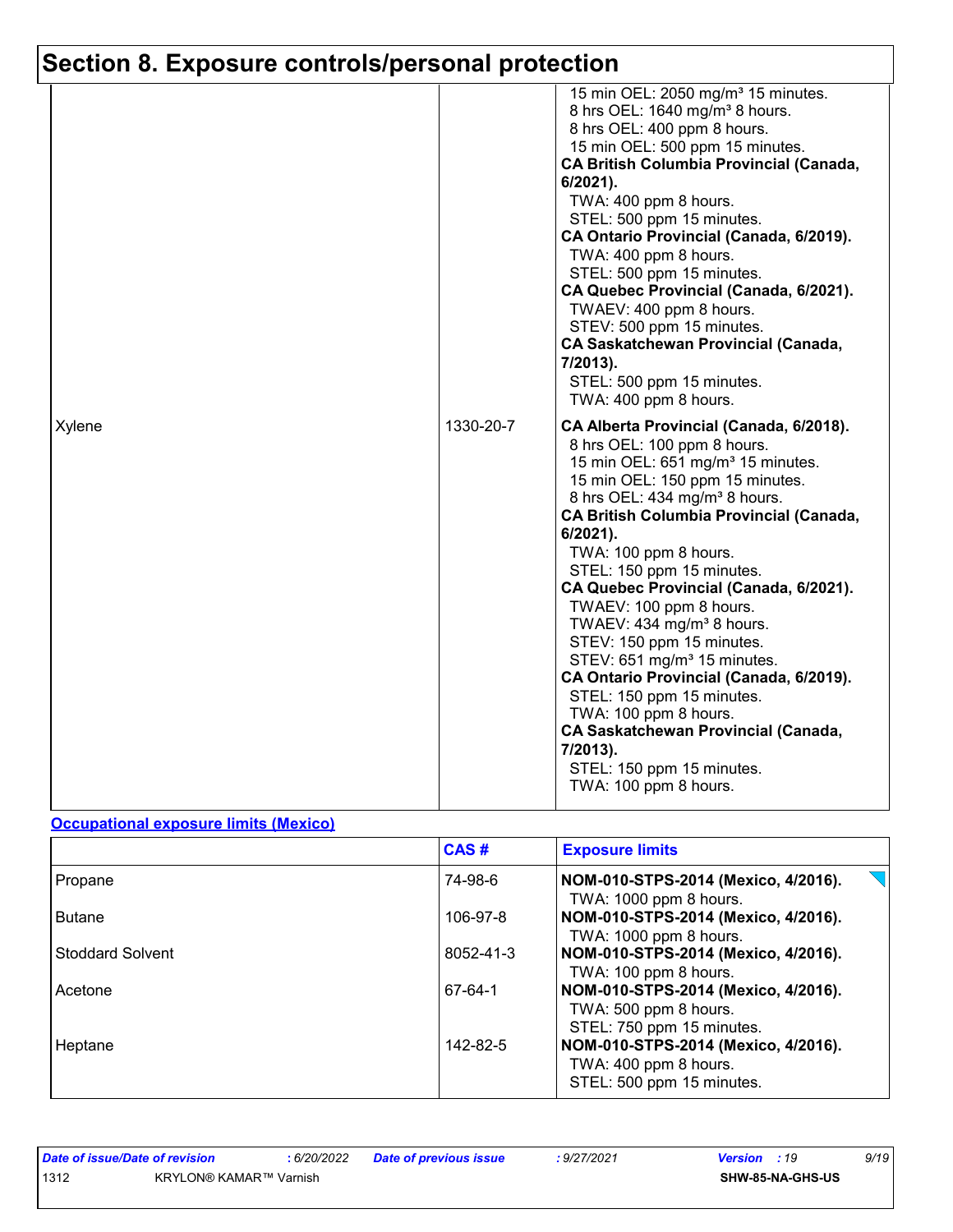| <b>Appropriate engineering</b><br>controls | : Use only with adequate ventilation. Use process enclosures, local exhaust ventilation or<br>other engineering controls to keep worker exposure to airborne contaminants below any<br>recommended or statutory limits. The engineering controls also need to keep gas,<br>vapor or dust concentrations below any lower explosive limits. Use explosion-proof<br>ventilation equipment.                                                                                                                                                                                                                                |
|--------------------------------------------|------------------------------------------------------------------------------------------------------------------------------------------------------------------------------------------------------------------------------------------------------------------------------------------------------------------------------------------------------------------------------------------------------------------------------------------------------------------------------------------------------------------------------------------------------------------------------------------------------------------------|
| <b>Environmental exposure</b><br>controls  | Emissions from ventilation or work process equipment should be checked to ensure<br>t.<br>they comply with the requirements of environmental protection legislation. In some<br>cases, fume scrubbers, filters or engineering modifications to the process equipment<br>will be necessary to reduce emissions to acceptable levels.                                                                                                                                                                                                                                                                                    |
| <b>Individual protection measures</b>      |                                                                                                                                                                                                                                                                                                                                                                                                                                                                                                                                                                                                                        |
| <b>Hygiene measures</b>                    | : Wash hands, forearms and face thoroughly after handling chemical products, before<br>eating, smoking and using the lavatory and at the end of the working period.<br>Appropriate techniques should be used to remove potentially contaminated clothing.<br>Wash contaminated clothing before reusing. Ensure that eyewash stations and safety<br>showers are close to the workstation location.                                                                                                                                                                                                                      |
| <b>Eye/face protection</b>                 | Safety eyewear complying with an approved standard should be used when a risk<br>assessment indicates this is necessary to avoid exposure to liquid splashes, mists,<br>gases or dusts. If contact is possible, the following protection should be worn, unless<br>the assessment indicates a higher degree of protection: chemical splash goggles.                                                                                                                                                                                                                                                                    |
| <b>Skin protection</b>                     |                                                                                                                                                                                                                                                                                                                                                                                                                                                                                                                                                                                                                        |
| <b>Hand protection</b>                     | : Chemical-resistant, impervious gloves complying with an approved standard should be<br>worn at all times when handling chemical products if a risk assessment indicates this is<br>necessary. Considering the parameters specified by the glove manufacturer, check<br>during use that the gloves are still retaining their protective properties. It should be<br>noted that the time to breakthrough for any glove material may be different for different<br>glove manufacturers. In the case of mixtures, consisting of several substances, the<br>protection time of the gloves cannot be accurately estimated. |
| <b>Body protection</b>                     | Personal protective equipment for the body should be selected based on the task being<br>performed and the risks involved and should be approved by a specialist before<br>handling this product. When there is a risk of ignition from static electricity, wear anti-<br>static protective clothing. For the greatest protection from static discharges, clothing<br>should include anti-static overalls, boots and gloves.                                                                                                                                                                                           |
| <b>Other skin protection</b>               | : Appropriate footwear and any additional skin protection measures should be selected<br>based on the task being performed and the risks involved and should be approved by a<br>specialist before handling this product.                                                                                                                                                                                                                                                                                                                                                                                              |
| <b>Respiratory protection</b>              | Based on the hazard and potential for exposure, select a respirator that meets the<br>appropriate standard or certification. Respirators must be used according to a<br>respiratory protection program to ensure proper fitting, training, and other important<br>aspects of use.                                                                                                                                                                                                                                                                                                                                      |

### **Section 9. Physical and chemical properties**

The conditions of measurement of all properties are at standard temperature and pressure unless otherwise indicated.

| <b>Appearance</b>                                                 |                                                           |
|-------------------------------------------------------------------|-----------------------------------------------------------|
| <b>Physical state</b>                                             | $:$ Liquid.                                               |
| <b>Color</b>                                                      | : Not available.                                          |
| Odor                                                              | : Not available.                                          |
| <b>Odor threshold</b>                                             | : Not available.                                          |
| pH                                                                | :7                                                        |
| <b>Melting point/freezing point</b>                               | Not available.<br>÷.                                      |
| <b>Boiling point, initial boiling</b><br>point, and boiling range | : Not available.                                          |
| <b>Flash point</b>                                                | : Closed cup: -29°C (-20.2°F) [Pensky-Martens Closed Cup] |
|                                                                   |                                                           |

| Date of issue/Date of revision |                        | : 6/20/2022 | <b>Date of previous issue</b> | : 9/27/2021 | <b>Version</b> : 19 | 10/19 |
|--------------------------------|------------------------|-------------|-------------------------------|-------------|---------------------|-------|
| 1312                           | KRYLON® KAMAR™ Varnish |             |                               |             | SHW-85-NA-GHS-US    |       |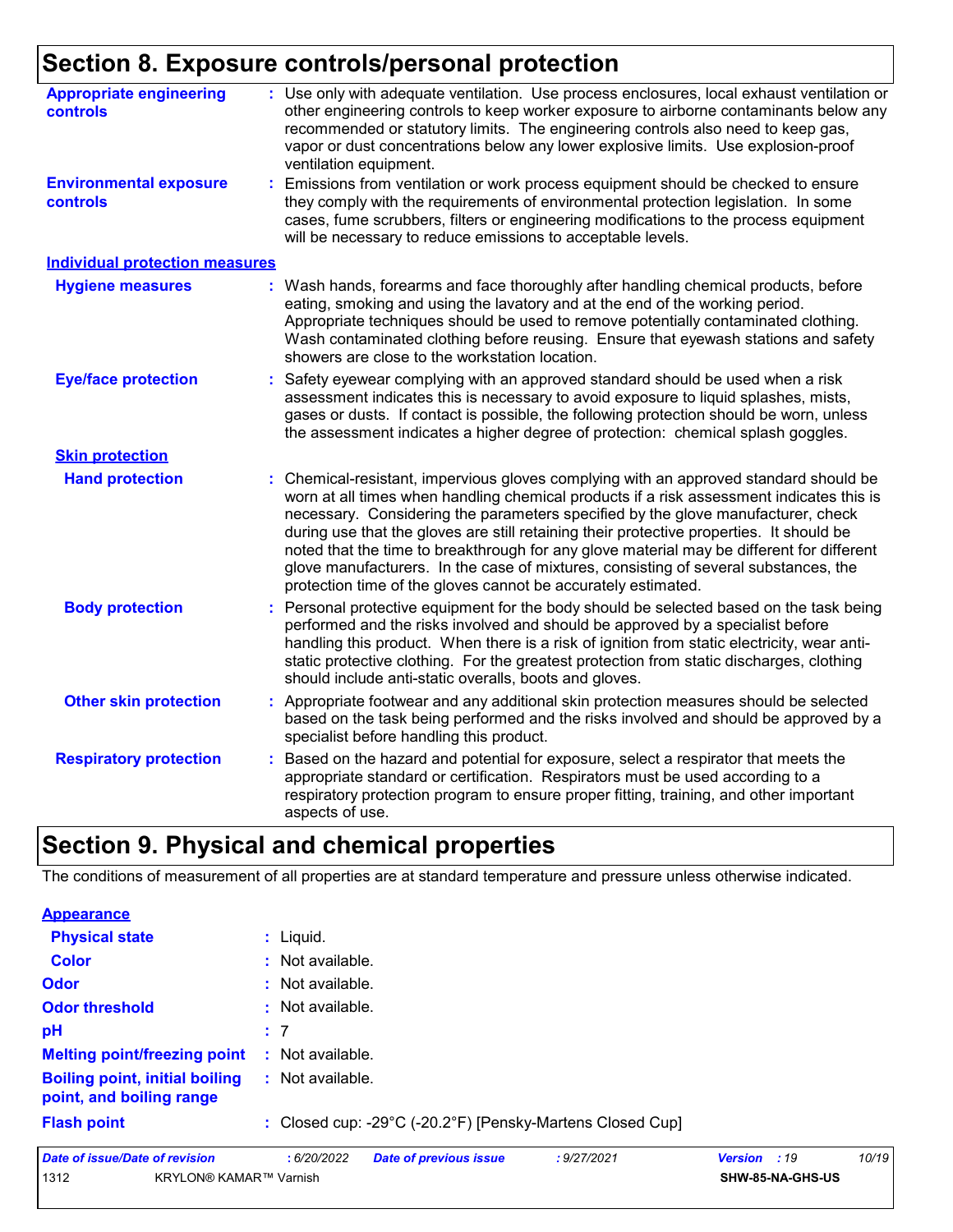### **Section 9. Physical and chemical properties**

| <b>Evaporation rate</b>                               | $\div$ 5.6 (butyl acetate = 1)                                 |
|-------------------------------------------------------|----------------------------------------------------------------|
| <b>Flammability</b>                                   | : Not available.                                               |
| Lower and upper explosion<br>limit/flammability limit | $:$ Lower: $0.8\%$<br>Upper: 12.8%                             |
| <b>Vapor pressure</b>                                 | : $101.3$ kPa (760 mm Hg)                                      |
| <b>Relative vapor density</b>                         | : $1.55$ [Air = 1]                                             |
| <b>Relative density</b>                               | : 0.68                                                         |
| <b>Solubility</b>                                     | : Not available.                                               |
| <b>Partition coefficient: n-</b><br>octanol/water     | : Not applicable.                                              |
| <b>Auto-ignition temperature</b>                      | : Not available.                                               |
| <b>Decomposition temperature</b>                      | : Not available.                                               |
| <b>Viscosity</b>                                      | Kinematic (40°C (104°F)): <20.5 mm <sup>2</sup> /s (<20.5 cSt) |
| <b>Molecular weight</b>                               | Not applicable.                                                |
| <b>Aerosol product</b>                                |                                                                |
| <b>Type of aerosol</b>                                | : Spray                                                        |
| <b>Heat of combustion</b>                             | $: 37.685$ kJ/g                                                |
|                                                       |                                                                |

### **Section 10. Stability and reactivity**

| <b>Reactivity</b>                            | : No specific test data related to reactivity available for this product or its ingredients.              |
|----------------------------------------------|-----------------------------------------------------------------------------------------------------------|
| <b>Chemical stability</b>                    | : The product is stable.                                                                                  |
| <b>Possibility of hazardous</b><br>reactions | : Under normal conditions of storage and use, hazardous reactions will not occur.                         |
| <b>Conditions to avoid</b>                   | : Avoid all possible sources of ignition (spark or flame).                                                |
| <b>Incompatible materials</b>                | No specific data.                                                                                         |
| <b>Hazardous decomposition</b><br>products   | : Under normal conditions of storage and use, hazardous decomposition products should<br>not be produced. |

### **Section 11. Toxicological information**

#### **Information on toxicological effects**

#### **Acute toxicity**

| <b>Result</b>                | <b>Species</b> | <b>Dose</b>              | <b>Exposure</b> |
|------------------------------|----------------|--------------------------|-----------------|
| <b>LC50 Inhalation Vapor</b> | Rat            | 658000 mg/m <sup>3</sup> | 4 hours         |
| LD50 Oral                    | Rat            | 5800 mg/kg               |                 |
| LD50 Oral                    | Rat            | 5.17 g/kg                |                 |
| LC50 Inhalation Gas.         | Rat            | 48000 ppm                | 4 hours         |
| <b>LC50 Inhalation Vapor</b> | Rat            | 103 $g/m3$               | 4 hours         |
| <b>LC50 Inhalation Gas.</b>  | Rat            | 6700 ppm                 | 4 hours         |
| LD50 Oral                    | Rat            | 4300 mg/kg               |                 |
| LC50 Inhalation Gas.         | Rat            | 3200 ppm                 | 4 hours         |
| <b>LC50 Inhalation Vapor</b> | Rat            | 17000 mg/m <sup>3</sup>  | 4 hours         |
| <b>LC50 Inhalation Vapor</b> | Rat            | 18000 mg/m <sup>3</sup>  | 4 hours         |
| LD50 Oral                    | Rat            | 5 g/kg                   |                 |
|                              |                |                          |                 |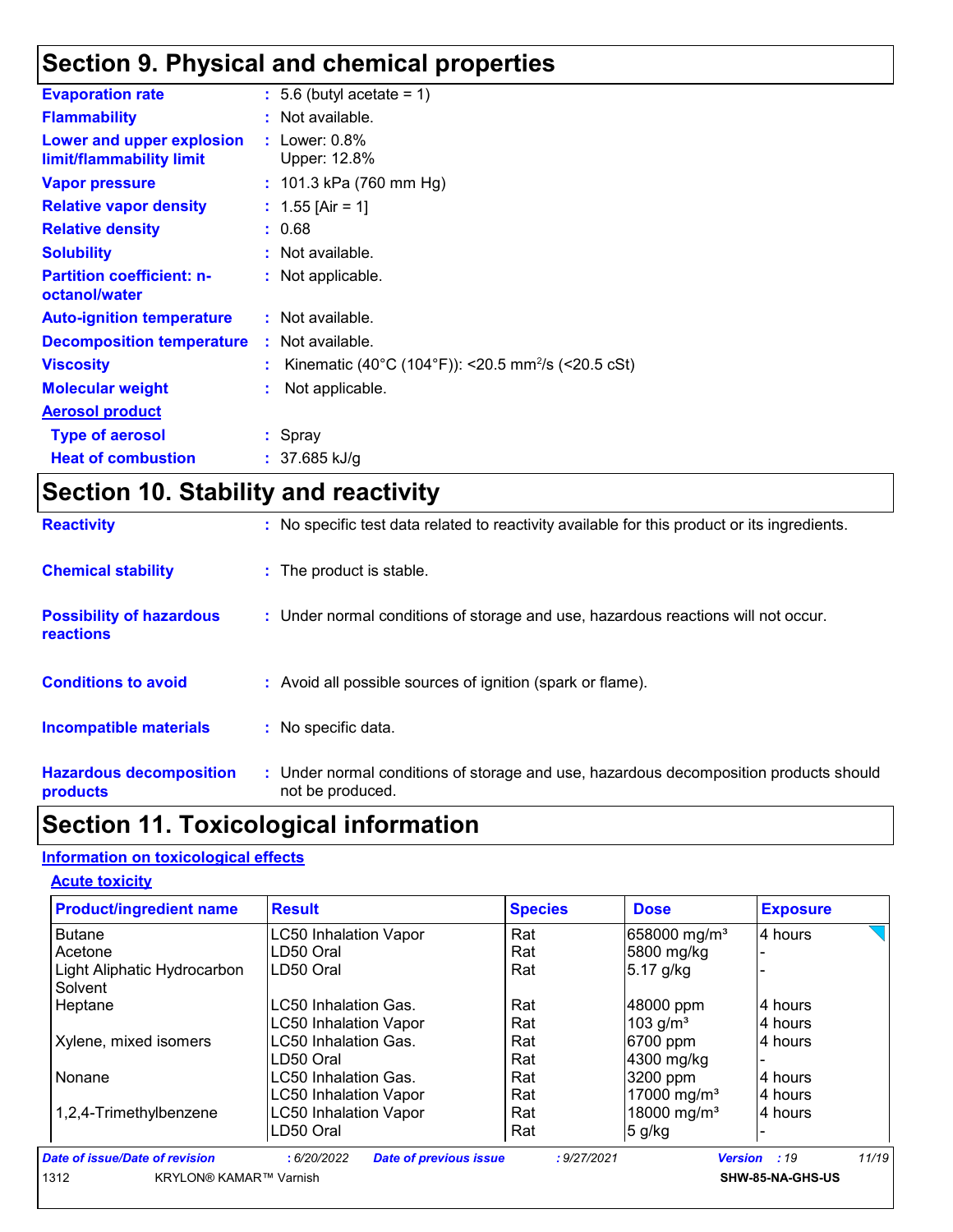| <b>Irritation/Corrosion</b>    |                          |                |              |                 |                    |
|--------------------------------|--------------------------|----------------|--------------|-----------------|--------------------|
| <b>Product/ingredient name</b> | <b>Result</b>            | <b>Species</b> | <b>Score</b> | <b>Exposure</b> | <b>Observation</b> |
| <b>Stoddard Solvent</b>        | Eyes - Mild irritant     | Human          |              | $100$ ppm       |                    |
|                                | Eyes - Moderate irritant | Rabbit         |              | 24 hours 500    |                    |
|                                |                          |                |              | mg              |                    |
| Acetone                        | Eyes - Mild irritant     | Human          |              | 186300 ppm      |                    |
|                                | Eyes - Mild irritant     | Rabbit         |              | $10$ uL         |                    |
|                                | Eyes - Moderate irritant | Rabbit         |              | 24 hours 20     |                    |
|                                |                          |                |              | mg              |                    |
|                                | Eyes - Severe irritant   | Rabbit         |              | $20 \, mg$      |                    |
|                                | Skin - Mild irritant     | Rabbit         |              | 24 hours 500    |                    |
|                                |                          |                |              | mg              |                    |
|                                | Skin - Mild irritant     | Rabbit         |              | 395 mg          |                    |
| Heavy Aromatic Naphtha         | Skin - Mild irritant     | Rabbit         |              | 24 hours 500    |                    |
|                                |                          |                |              | uL              |                    |
| Xylene, mixed isomers          | Eyes - Mild irritant     | Rabbit         |              | 87 mg           |                    |
|                                | Eyes - Severe irritant   | Rabbit         |              | 24 hours 5      |                    |
|                                |                          |                |              | mg              |                    |
|                                | Skin - Mild irritant     | Rat            |              | 8 hours 60 uL   |                    |
|                                | Skin - Moderate irritant | Rabbit         |              | 24 hours 500    |                    |
|                                |                          |                |              | mg              |                    |
|                                | Skin - Moderate irritant | Rabbit         |              | 100 %           |                    |
| Nonane                         | Skin - Mild irritant     | Pig            |              | 24 hours 250    |                    |
|                                |                          |                |              | uL              |                    |
|                                | Skin - Moderate irritant | Rat            |              | 96 hours 300    |                    |
|                                |                          |                |              | uL              |                    |

#### **Sensitization**

Not available.

#### **Mutagenicity**

Not available.

#### **Carcinogenicity**

Not available.

#### **Classification**

| <b>Product/ingredient name</b> | <b>OSHA</b> | <b>IARC</b> | <b>NTP</b> |
|--------------------------------|-------------|-------------|------------|
| Xylene, mixed isomers          |             |             |            |

#### **Reproductive toxicity**

Not available.

#### **Teratogenicity**

Not available.

#### **Specific target organ toxicity (single exposure)**

| <b>Name</b>                                  | <b>Category</b>                              | <b>Route of</b><br>exposure | <b>Target organs</b>            |
|----------------------------------------------|----------------------------------------------|-----------------------------|---------------------------------|
| Lt. Aliphatic Hydrocarbon Solvent            | Category 3                                   |                             | Respiratory tract<br>irritation |
|                                              | Category 3                                   |                             | l Narcotic effects              |
| Propane                                      | Category 3                                   |                             | Respiratory tract<br>irritation |
|                                              | Category 3                                   |                             | l Narcotic effects              |
| <b>Butane</b>                                | Category 3                                   |                             | Respiratory tract               |
| Date of issue/Date of revision<br>:6/20/2022 | <b>Date of previous issue</b><br>: 9/27/2021 |                             | 12/19<br>Version : 19           |
| 1312<br><b>KRYLON® KAMAR™ Varnish</b>        |                                              |                             | SHW-85-NA-GHS-US                |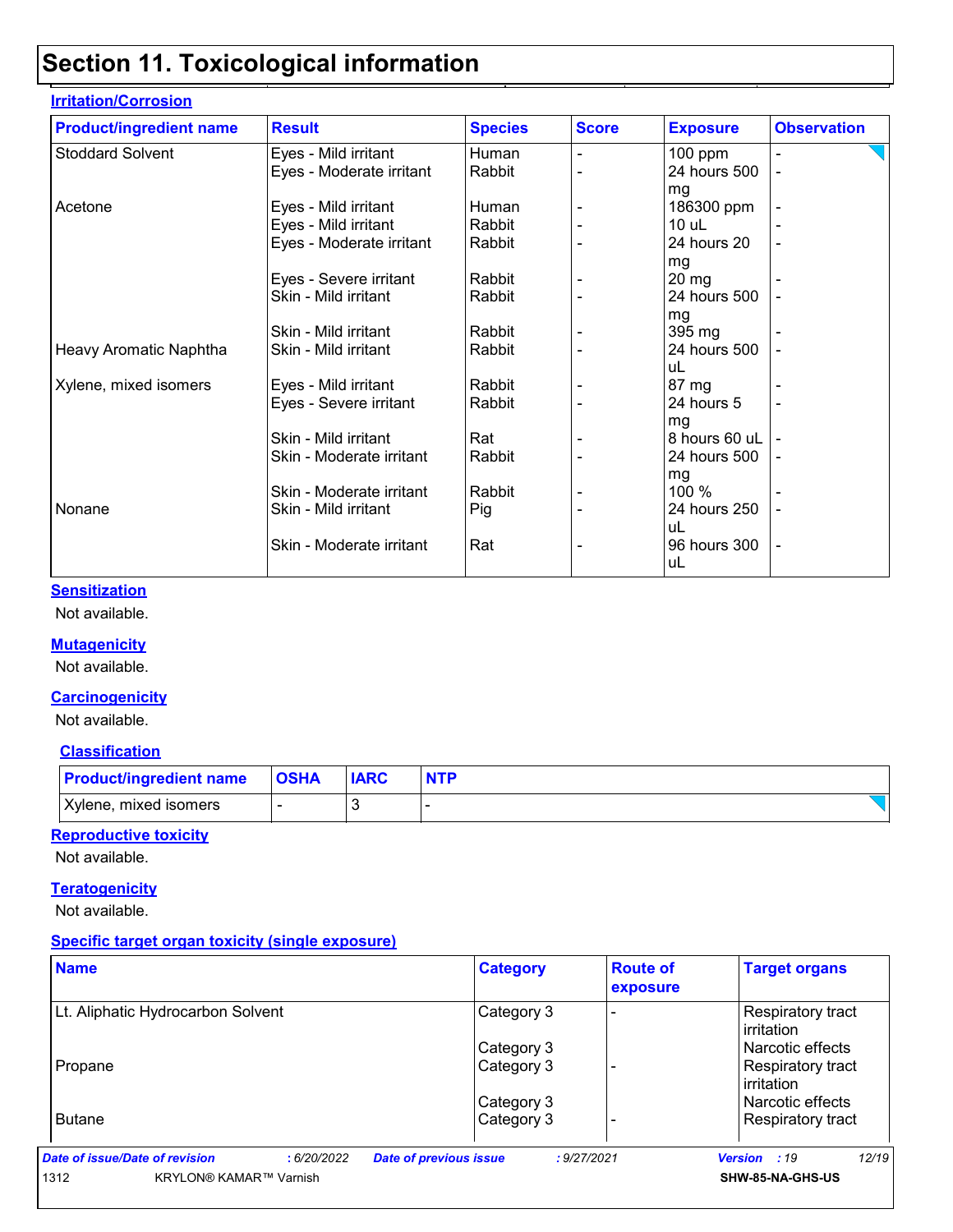|                                     |            | irritation        |
|-------------------------------------|------------|-------------------|
|                                     | Category 3 | Narcotic effects  |
| <b>Stoddard Solvent</b>             | Category 3 | Respiratory tract |
|                                     |            | irritation        |
|                                     | Category 3 | Narcotic effects  |
| Acetone                             | Category 3 | Respiratory tract |
|                                     |            | irritation        |
|                                     | Category 3 | Narcotic effects  |
| Light Aliphatic Hydrocarbon Solvent | Category 3 | Respiratory tract |
|                                     |            | irritation        |
|                                     | Category 3 | Narcotic effects  |
| Light Aliphatic Hydrocarbon Solvent | Category 3 | Respiratory tract |
|                                     |            | irritation        |
|                                     | Category 3 | Narcotic effects  |
| Heptane                             | Category 3 | Respiratory tract |
|                                     |            | irritation        |
|                                     | Category 3 | Narcotic effects  |
| Heavy Aromatic Naphtha              | Category 3 | Narcotic effects  |
| Xylene, mixed isomers               | Category 3 | Respiratory tract |
|                                     |            | irritation        |
| Nonane                              | Category 3 | Respiratory tract |
|                                     |            | irritation        |
|                                     | Category 3 | Narcotic effects  |
| 1,2,4-Trimethylbenzene              | Category 3 | Respiratory tract |
|                                     |            | irritation        |

#### **Specific target organ toxicity (repeated exposure)**

| <b>Name</b>                         | <b>Category</b> | <b>Route of</b><br>exposure | <b>Target organs</b> |
|-------------------------------------|-----------------|-----------------------------|----------------------|
| Lt. Aliphatic Hydrocarbon Solvent   | Category 2      |                             |                      |
| Propane                             | Category 2      |                             |                      |
| <b>Butane</b>                       | Category 2      |                             |                      |
| Stoddard Solvent                    | Category 1      |                             |                      |
| l Acetone                           | Category 2      |                             |                      |
| Light Aliphatic Hydrocarbon Solvent | Category 2      |                             |                      |
| Light Aliphatic Hydrocarbon Solvent | Category 2      |                             |                      |
| Heptane                             | Category 2      |                             |                      |
| Xylene, mixed isomers               | Category 2      |                             |                      |
| Nonane                              | Category 2      |                             |                      |

#### **Aspiration hazard**

| <b>Name</b>                         | <b>Result</b>                         |
|-------------------------------------|---------------------------------------|
| Lt. Aliphatic Hydrocarbon Solvent   | <b>ASPIRATION HAZARD - Category 1</b> |
| Propane                             | <b>ASPIRATION HAZARD - Category 1</b> |
| Butane                              | <b>ASPIRATION HAZARD - Category 1</b> |
| <b>Stoddard Solvent</b>             | <b>ASPIRATION HAZARD - Category 1</b> |
| Light Aliphatic Hydrocarbon Solvent | <b>ASPIRATION HAZARD - Category 1</b> |
| Light Aliphatic Hydrocarbon Solvent | <b>ASPIRATION HAZARD - Category 1</b> |
| Heptane                             | <b>ASPIRATION HAZARD - Category 1</b> |
| Heavy Aromatic Naphtha              | <b>ASPIRATION HAZARD - Category 1</b> |
| Xylene, mixed isomers               | <b>ASPIRATION HAZARD - Category 1</b> |
| Nonane                              | <b>ASPIRATION HAZARD - Category 1</b> |
| 1,2,4-Trimethylbenzene              | <b>ASPIRATION HAZARD - Category 1</b> |

**Information on the likely routes of exposure :** Not available.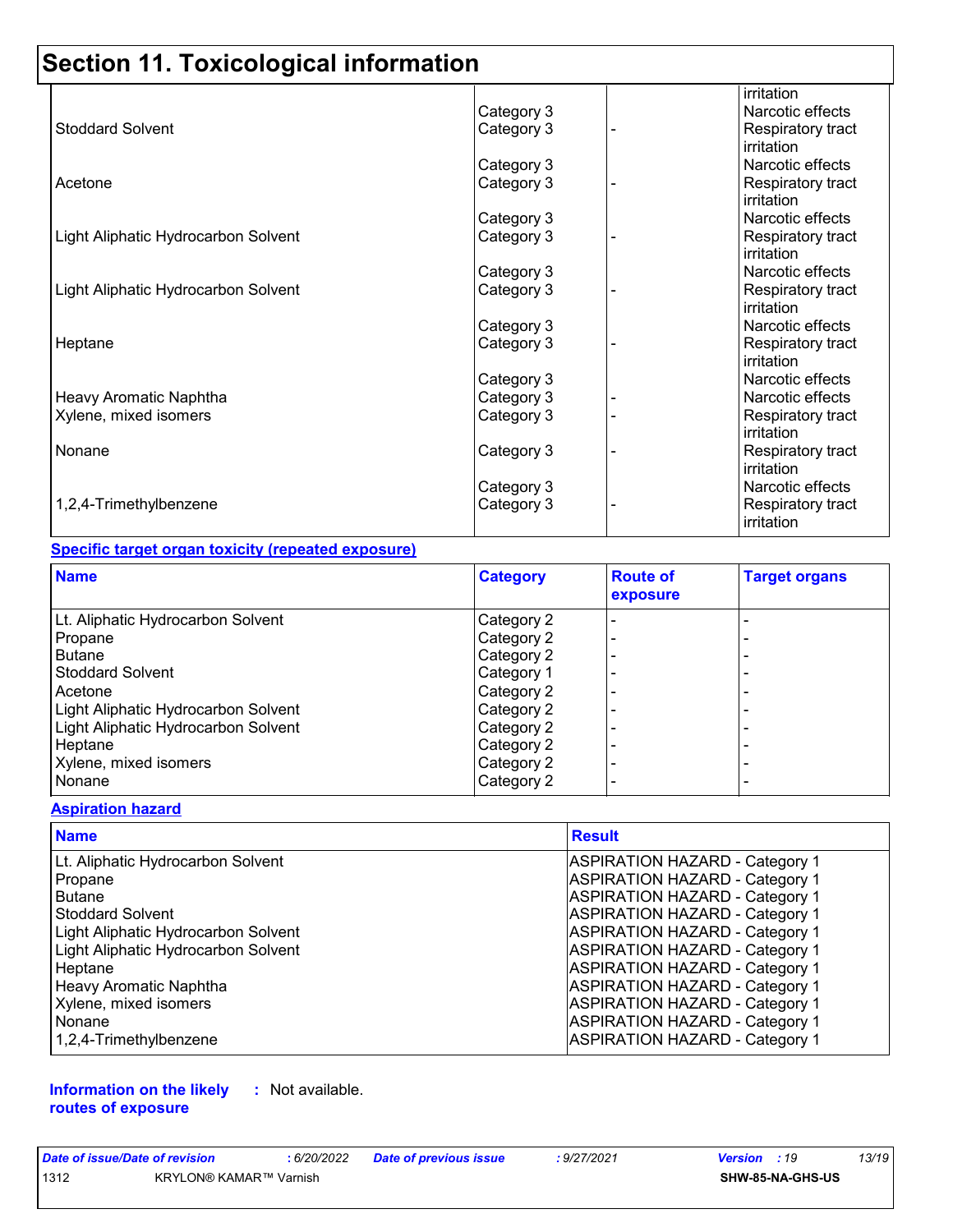| <b>Potential acute health effects</b> |                                                                                                                                                                                                                                                                         |
|---------------------------------------|-------------------------------------------------------------------------------------------------------------------------------------------------------------------------------------------------------------------------------------------------------------------------|
| <b>Eye contact</b>                    | : Causes serious eye irritation.                                                                                                                                                                                                                                        |
| <b>Inhalation</b>                     | : Can cause central nervous system (CNS) depression. May cause drowsiness or<br>dizziness. May cause respiratory irritation.                                                                                                                                            |
| <b>Skin contact</b>                   | : Causes skin irritation.                                                                                                                                                                                                                                               |
| <b>Ingestion</b>                      | : Can cause central nervous system (CNS) depression. May be fatal if swallowed and<br>enters airways.                                                                                                                                                                   |
|                                       | <b>Symptoms related to the physical, chemical and toxicological characteristics</b>                                                                                                                                                                                     |
| <b>Eye contact</b>                    | : Adverse symptoms may include the following:<br>pain or irritation<br>watering<br>redness                                                                                                                                                                              |
| <b>Inhalation</b>                     | : Adverse symptoms may include the following:<br>respiratory tract irritation<br>coughing<br>nausea or vomiting<br>headache<br>drowsiness/fatigue<br>dizziness/vertigo<br>unconsciousness<br>reduced fetal weight<br>increase in fetal deaths<br>skeletal malformations |
| <b>Skin contact</b>                   | : Adverse symptoms may include the following:<br>irritation<br>redness<br>reduced fetal weight<br>increase in fetal deaths<br>skeletal malformations                                                                                                                    |
| <b>Ingestion</b>                      | : Adverse symptoms may include the following:<br>nausea or vomiting<br>reduced fetal weight<br>increase in fetal deaths<br>skeletal malformations                                                                                                                       |
|                                       | Delayed and immediate effects and also chronic effects from short and long term exposure                                                                                                                                                                                |

| <b>Short term exposure</b>                        |                                                                   |  |
|---------------------------------------------------|-------------------------------------------------------------------|--|
| <b>Potential immediate</b><br>effects             | : Not available.                                                  |  |
| <b>Potential delayed effects : Not available.</b> |                                                                   |  |
| <b>Long term exposure</b>                         |                                                                   |  |
| <b>Potential immediate</b><br><b>effects</b>      | : Not available.                                                  |  |
| <b>Potential delayed effects : Not available.</b> |                                                                   |  |
| <b>Potential chronic health effects</b>           |                                                                   |  |
| Not available.                                    |                                                                   |  |
| <b>General</b>                                    | : Causes damage to organs through prolonged or repeated exposure. |  |
| <b>Carcinogenicity</b>                            | : No known significant effects or critical hazards.               |  |
| <b>Mutagenicity</b>                               | : No known significant effects or critical hazards.               |  |
| <b>Teratogenicity</b>                             | : Suspected of damaging the unborn child.                         |  |
|                                                   |                                                                   |  |

| Date of issue/Date of revision |                        | 6/20/2022 | <b>Date of previous issue</b> | : 9/27/2021 | <b>Version</b> : 19 |                         | 14/19 |
|--------------------------------|------------------------|-----------|-------------------------------|-------------|---------------------|-------------------------|-------|
| 1312                           | KRYLON® KAMAR™ Varnish |           |                               |             |                     | <b>SHW-85-NA-GHS-US</b> |       |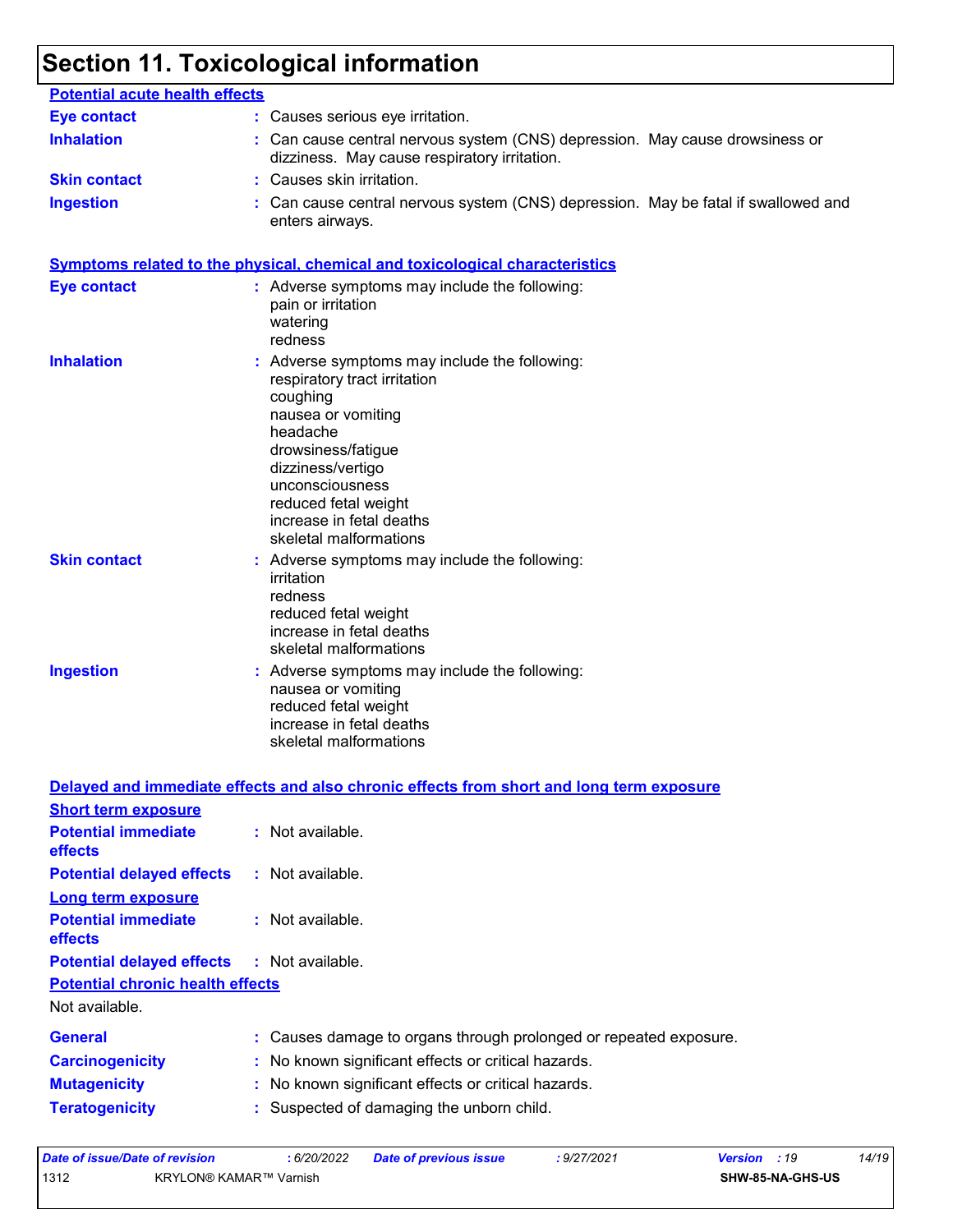**Developmental effects :** No known significant effects or critical hazards.

**Fertility effects :** Suspected of damaging fertility.

#### **Numerical measures of toxicity**

**Acute toxicity estimates**

Not available.

## **Section 12. Ecological information**

**Toxicity**

| <b>Product/ingredient name</b>       | <b>Result</b>                        | <b>Species</b>                                 | <b>Exposure</b> |
|--------------------------------------|--------------------------------------|------------------------------------------------|-----------------|
| Lt. Aliphatic Hydrocarbon<br>Solvent | Acute LC50 >100000 ppm Fresh water   | Fish - Oncorhynchus mykiss                     | 96 hours        |
| Acetone                              | Acute EC50 7200000 µg/l Fresh water  | Algae - Selenastrum sp.                        | 96 hours        |
|                                      | Acute LC50 4.42589 ml/L Marine water | Crustaceans - Acartia tonsa -<br>Copepodid     | 48 hours        |
|                                      | Acute LC50 7460000 µg/l Fresh water  | Daphnia - Daphnia cucullata                    | 48 hours        |
|                                      | Acute LC50 5600 ppm Fresh water      | Fish - Poecilia reticulata                     | 96 hours        |
|                                      | Chronic NOEC 4.95 mg/l Marine water  | Algae - Ulva pertusa                           | 96 hours        |
|                                      | Chronic NOEC 0.016 ml/L Fresh water  | Crustaceans - Daphniidae                       | 21 days         |
|                                      | Chronic NOEC 0.1 ml/L Fresh water    | Daphnia - Daphnia magna -<br>Neonate           | 21 days         |
|                                      | Chronic NOEC 5 µg/l Marine water     | Fish - Gasterosteus aculeatus -<br>Larvae      | 42 days         |
| Heptane                              | Acute LC50 375000 µg/l Fresh water   | Fish - Oreochromis mossambicus                 | 96 hours        |
| Xylene, mixed isomers                | Acute LC50 8500 µg/l Marine water    | Crustaceans - Palaemonetes<br>pugio            | 48 hours        |
|                                      | Acute LC50 13400 µg/l Fresh water    | Fish - Pimephales promelas                     | 96 hours        |
| 1,2,4-Trimethylbenzene               | Acute LC50 4910 µg/l Marine water    | Crustaceans - Elasmopus<br>pectenicrus - Adult | 48 hours        |
|                                      | Acute LC50 7720 µg/l Fresh water     | Fish - Pimephales promelas                     | 96 hours        |

#### **Persistence and degradability**

| <b>Product/ingredient name</b> | <b>Aquatic half-life</b> | <b>Photolysis</b> | Biodegradability |
|--------------------------------|--------------------------|-------------------|------------------|
| Acetone                        |                          |                   | Readily          |
| Xylene, mixed isomers          |                          |                   | Readily          |
| Nonane                         |                          |                   | Readily          |

#### **Bioaccumulative potential**

| <b>Product/ingredient name</b>         | LogP <sub>ow</sub> | <b>BCF</b>                                   | <b>Potential</b>    |       |
|----------------------------------------|--------------------|----------------------------------------------|---------------------|-------|
| Lt. Aliphatic Hydrocarbon<br>Solvent   |                    | 10 to 2500                                   | high                |       |
| Light Aliphatic Hydrocarbon<br>Solvent |                    | 10 to 2500                                   | high                |       |
| Light Aliphatic Hydrocarbon<br>Solvent |                    | 10 to 2500                                   | high                |       |
| Heptane                                |                    | 552                                          | high                |       |
| Heavy Aromatic Naphtha                 |                    | 99 to 5780                                   | high                |       |
| Xylene, mixed isomers                  |                    | 18.1 to 25.9                                 | low                 |       |
| Nonane                                 |                    | 105                                          | low                 |       |
| 1,2,4-Trimethylbenzene                 |                    | 243                                          | low                 |       |
| Date of issue/Date of revision         | : 6/20/2022        | <b>Date of previous issue</b><br>: 9/27/2021 | <b>Version</b> : 19 | 15/19 |
| KRYLON® KAMAR™ Varnish<br>1312         |                    |                                              | SHW-85-NA-GHS-US    |       |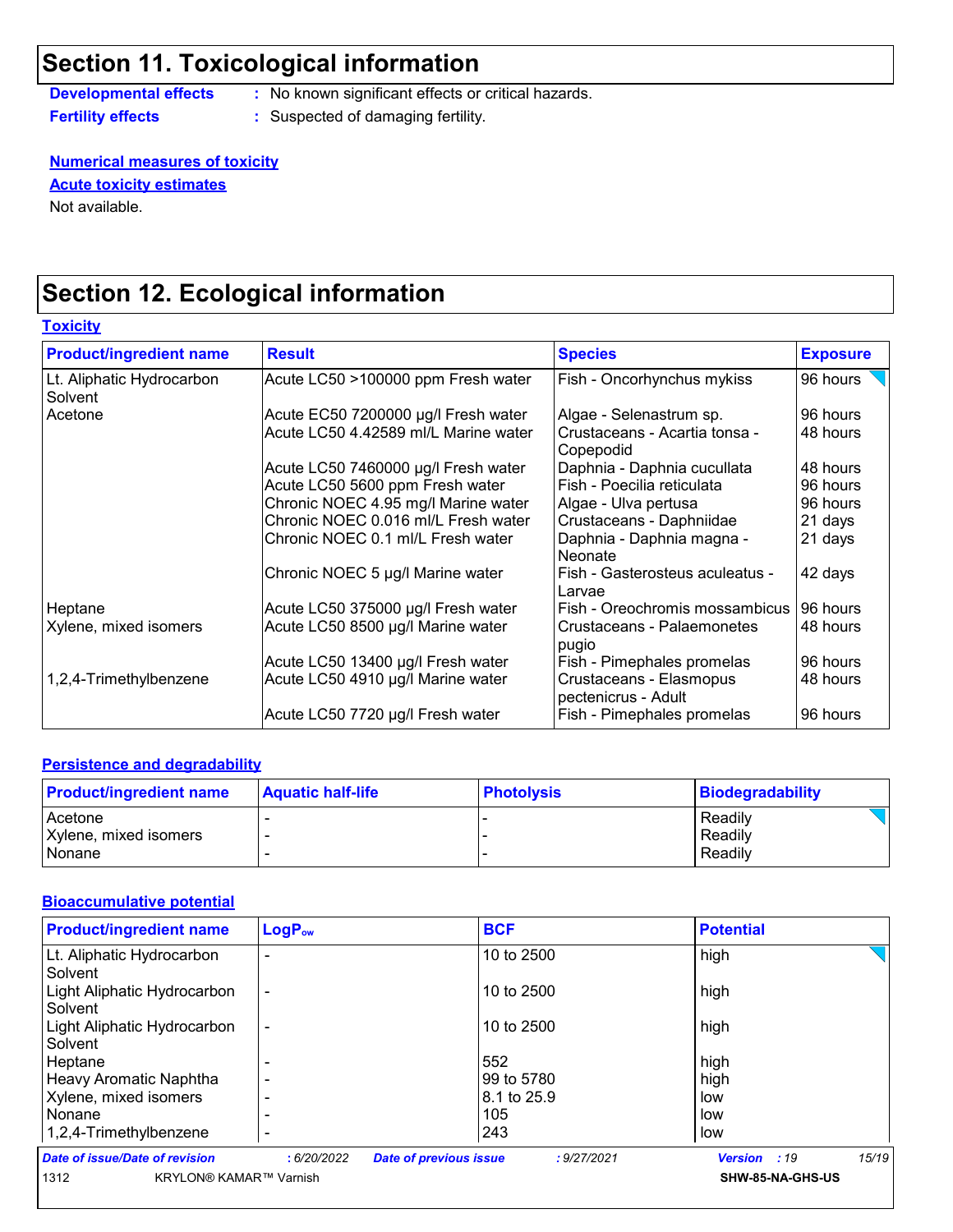#### **Mobility in soil**

**Soil/water partition coefficient (Koc)** 

**:** Not available.

**Other adverse effects** : No known significant effects or critical hazards.

### **Section 13. Disposal considerations**

The generation of waste should be avoided or minimized wherever possible. Disposal of this product, solutions and any by-products should at all times comply with the requirements of environmental protection and waste disposal legislation and any regional local authority requirements. Dispose of surplus and non-recyclable products via a licensed waste disposal contractor. Waste should not be disposed of untreated to the sewer unless fully compliant with the requirements of all authorities with jurisdiction. Waste packaging should be recycled. Incineration or landfill should only be considered when recycling is not feasible. This material and its container must be disposed of in a safe way. Empty containers or liners may retain some product residues. Do not puncture or incinerate container. **Disposal methods :**

### **Section 14. Transport information**

|                                         | <b>DOT</b><br><b>Classification</b>                                                                             | <b>TDG</b><br><b>Classification</b>                                                                                                                                                                                                                                    | <b>Mexico</b><br><b>Classification</b>                                                                          | <b>IATA</b>                                                                                                     | <b>IMDG</b>                                                                                                     |
|-----------------------------------------|-----------------------------------------------------------------------------------------------------------------|------------------------------------------------------------------------------------------------------------------------------------------------------------------------------------------------------------------------------------------------------------------------|-----------------------------------------------------------------------------------------------------------------|-----------------------------------------------------------------------------------------------------------------|-----------------------------------------------------------------------------------------------------------------|
| <b>UN number</b>                        | <b>UN1950</b>                                                                                                   | <b>UN1950</b>                                                                                                                                                                                                                                                          | <b>UN1950</b>                                                                                                   | <b>UN1950</b>                                                                                                   | <b>UN1950</b>                                                                                                   |
| <b>UN proper</b><br>shipping name       | <b>AEROSOLS</b>                                                                                                 | <b>AEROSOLS</b>                                                                                                                                                                                                                                                        | <b>AEROSOLS</b>                                                                                                 | AEROSOLS,<br>flammable                                                                                          | <b>AEROSOLS</b>                                                                                                 |
| <b>Transport</b><br>hazard class(es)    | 2.1                                                                                                             | 2.1                                                                                                                                                                                                                                                                    | 2.1                                                                                                             | 2.1                                                                                                             | 2.1                                                                                                             |
| <b>Packing group</b>                    |                                                                                                                 |                                                                                                                                                                                                                                                                        |                                                                                                                 |                                                                                                                 |                                                                                                                 |
| <b>Environmental</b><br>hazards         | No.                                                                                                             | No.                                                                                                                                                                                                                                                                    | No.                                                                                                             | No.                                                                                                             | No.                                                                                                             |
| <b>Additional</b><br><b>information</b> | Dependent upon<br>container size, this<br>product may ship under<br>the Limited Quantity<br>shipping exception. | Product classified<br>as per the<br>following sections<br>of the<br>Transportation of<br>Dangerous Goods<br>Regulations:<br>2.13-2.17 (Class<br>2).<br>Dependent upon<br>container size, this<br>product may ship under<br>the Limited Quantity<br>shipping exception. | Dependent upon<br>container size, this<br>product may ship under<br>the Limited Quantity<br>shipping exception. | Dependent upon<br>container size, this<br>product may ship under<br>the Limited Quantity<br>shipping exception. | Dependent upon<br>container size, this<br>product may ship under<br>the Limited Quantity<br>shipping exception. |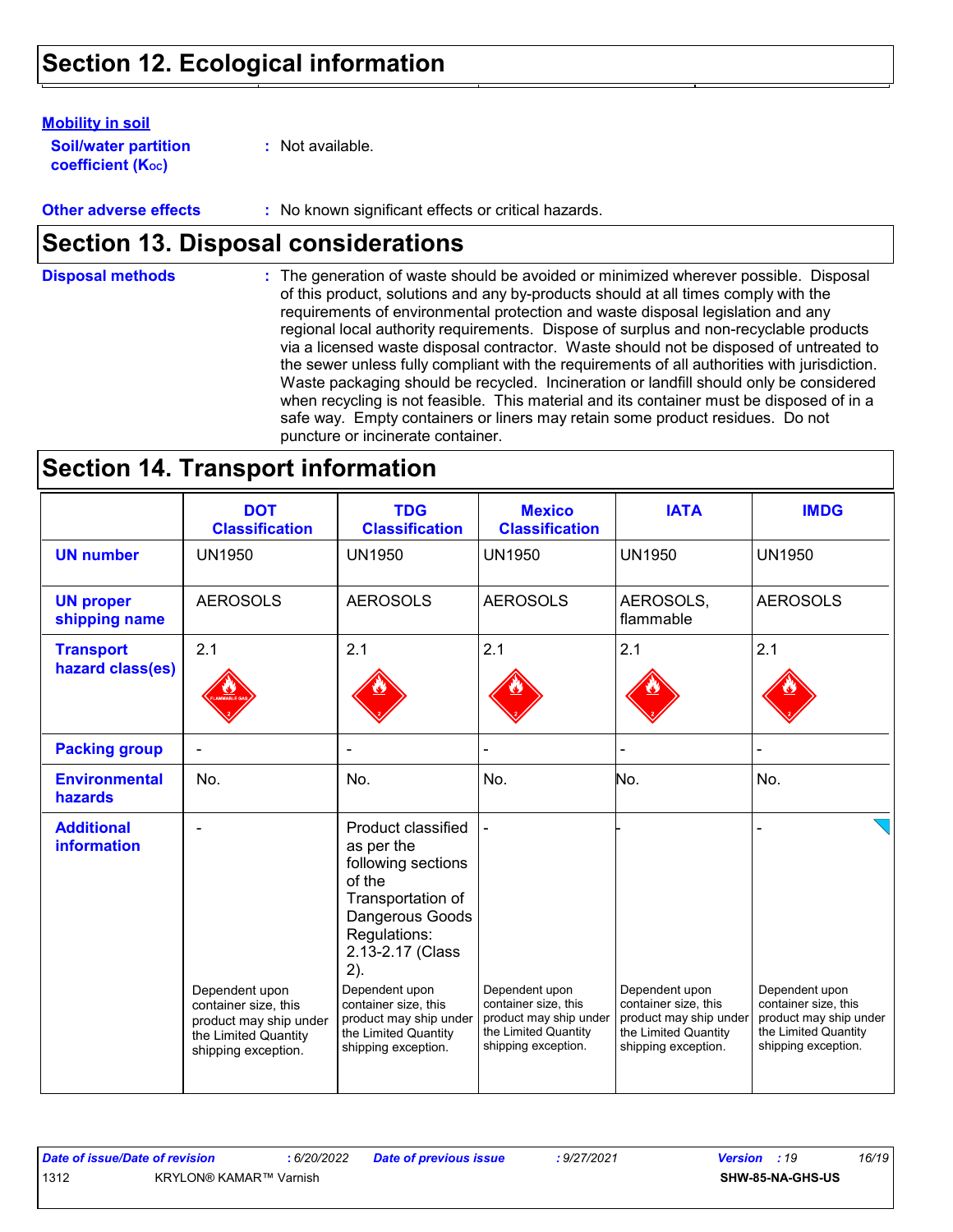### **Section 14. Transport information**

|                                    | Special precautions for user : Multi-modal shipping descriptions are provided for informational purposes and do not<br>consider container sizes. The presence of a shipping description for a particular<br>mode of transport (sea, air, etc.), does not indicate that the product is packaged<br>suitably for that mode of transport. All packaging must be reviewed for suitability<br>prior to shipment, and compliance with the applicable regulations is the sole<br>responsibility of the person offering the product for transport. People loading and<br>unloading dangerous goods must be trained on all of the risks deriving from the<br>substances and on all actions in case of emergency situations. |
|------------------------------------|--------------------------------------------------------------------------------------------------------------------------------------------------------------------------------------------------------------------------------------------------------------------------------------------------------------------------------------------------------------------------------------------------------------------------------------------------------------------------------------------------------------------------------------------------------------------------------------------------------------------------------------------------------------------------------------------------------------------|
| <b>Transport in bulk according</b> | Not available.                                                                                                                                                                                                                                                                                                                                                                                                                                                                                                                                                                                                                                                                                                     |

**to IMO instruments**

: Not available. **Proper shipping name :**

### **Section 15. Regulatory information**

#### **SARA 313**

SARA 313 (40 CFR 372.45) supplier notification can be found on the Environmental Data Sheet.

#### **California Prop. 65**

WARNING: This product contains chemicals known to the State of California to cause cancer and birth defects or other reproductive harm.

**International regulations**

| <b>International lists</b> | : Australia inventory (AIIC): Not determined.<br>China inventory (IECSC): Not determined.<br>Japan inventory (CSCL): Not determined.<br>Japan inventory (ISHL): Not determined.<br>Korea inventory (KECI): Not determined.<br>New Zealand Inventory of Chemicals (NZIoC): Not determined.<br>Philippines inventory (PICCS): Not determined.<br>Taiwan Chemical Substances Inventory (TCSI): Not determined.<br>Thailand inventory: Not determined.<br>Turkey inventory: Not determined. |
|----------------------------|-----------------------------------------------------------------------------------------------------------------------------------------------------------------------------------------------------------------------------------------------------------------------------------------------------------------------------------------------------------------------------------------------------------------------------------------------------------------------------------------|
|                            | Vietnam inventory: Not determined.                                                                                                                                                                                                                                                                                                                                                                                                                                                      |
|                            |                                                                                                                                                                                                                                                                                                                                                                                                                                                                                         |

### **Section 16. Other information**

**Hazardous Material Information System (U.S.A.)**



**The customer is responsible for determining the PPE code for this material. For more information on HMIS® Personal Protective Equipment (PPE) codes, consult the HMIS® Implementation Manual.**

**Caution: HMIS® ratings are based on a 0-4 rating scale, with 0 representing minimal hazards or risks, and 4 representing significant hazards or risks. Although HMIS® ratings and the associated label are not required on SDSs or products leaving a facility under 29 CFR 1910.1200, the preparer may choose to provide them. HMIS® ratings are to be used with a fully implemented HMIS® program. HMIS® is a registered trademark and service mark of the American Coatings Association, Inc.**

**Procedure used to derive the classification**